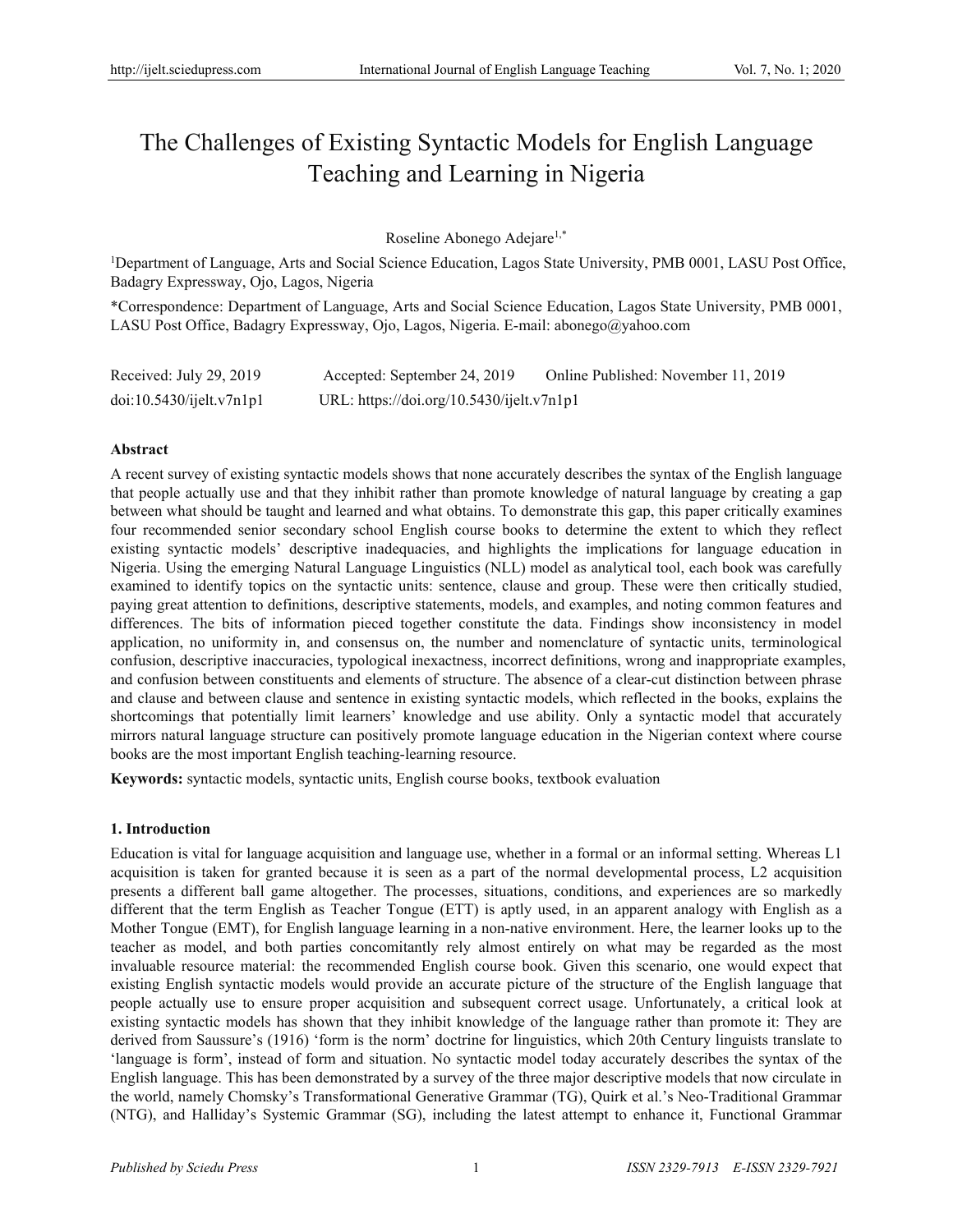(FG). It has been proven that some linguists invent the language they describe instead of the structure of the actual language that people use (Adejare, 1990; forthcoming).

This paper therefore takes off from Adejare's evaluative work that culminated in his Natural Language Linguistics (NLL) model which empirically confirms form and situation as the elements of language structure. It argues that because none of the three major syntactic models accurately describes the syntax of the English language that people actually use there is a serious gap between what should be taught and learned in English syntax and what actually obtains in practice. To prove the existence of this gap, the paper critically examines popular English course books in use in Nigeria's senior secondary schools with a view to determining the extent to which they reflect the identified descriptive inadequacies of existing syntactic models. It also highlights the implications for language education in the Nigerian ESL situation.

The choice of course books is underscored by the high degree of dependence that both the teacher and the learner of English are known to have on the resource material in the teaching–learning endeavour. Since they are written in strict adherence to the approved English curriculum for senior secondary schools, examining the curriculum and /or observing lessons in addition would be superfluous and ineffectual. English textbooks are not known to have been evaluated from the perspective of the syntactic models that fundamentally inform them. For instance, Thuy-Minh (2015) based her evaluation on methodology and practicality while Mukundan et al. (2011) and Lopez-Medina (2016) developed check-lists that exclude the syntactic models as evaluative criteria. Results of this analysis are therefore expected to significantly change the general perception of the sources of L2 acquisition problems, including how they are diagnosed and analysed.

Immediately after this introduction is the presentation of the challenges posed. It is followed by a condensed version of the syntactic models' evaluation in order for the essence of the current arguments, which themselves derive their theoretical and descriptive statements there from, to be brought into proper perspective, an account of the research method, a detailed analysis of the syntactic contents of the selected course books, summary of observations, and conclusion in that order. The rest of the paper proceeds as follows.

## **2. The Challenges**

When existing syntactic models are viewed in relation to the Standard English norm that we want to teach in schools, it would be discovered that a high amount of syntactic structures are excluded or misrepresented. This limits what pupils can know and what they can do with their language. This section therefore identifies some of the challenges posed by the use of inaccurate descriptive models.

The poor standard of English language teaching in Nigerian schools has often been traced to defects in the English degree programmes typified by the language/literature quagmire (Mohmed, 1976; Bamgbose, 1991; Adejare, 1984), content/methodology imbalance (Abe, 1984), and unmet graduation requirements for English relative to Education by as high as 47 percent (Adejare, 2003). Even the little grammar that teachers-to-be are exposed to is faulty because of model deficiency: The minimal syntax is packaged in inaccurate theoretical and descriptive moulds. Poor training results in poor teaching and poor usage. A poorly trained English graduate will encounter great difficulty teaching the language, and will be unable to recognise and rectify errors in English course books where they manifest. So critical is the problem that Mohmed (1976) called for immediate embrace of the right linguistic techniques for effectiveness. Although he was motivated by the then burning issue of literature/language imbalance, which produced teachers who were unable to teach English grammar because of poor knowledge, it is sad that no syntactic model today can give the trainee English teacher and prospective course book writer the desired 'deeper insight into the workings of the language'. So, the situation of teacher quality has not changed.

At a recent professorial interview in a Nigerian university, a panellist was reported to have questioned a candidate's preference for grammatical research, wondering its relevance. They added boastfully that they consider themselves one of the best users of English in Nigeria and that the 'syntax' they were taught at the undergraduate level did not contribute to their ability and skill (The referent had a TG background and has veered off language studies completely). This confirms the hopelessness of existing syntactic models in achieving descriptive accuracy with respect to the English that people actually use. Syntactic models' inaccuracy could also explain why most linguists in this part of the world avoid grammatical research like a plague. Indeed, for such scholars, a doctorate in English Language means sociolinguistics, pragmatics, stylistics, discourse analysis, and applied English linguistics. (These sub-disciplines require little or no rigorous syntactic analysis.) Grammatical research is worth the while if the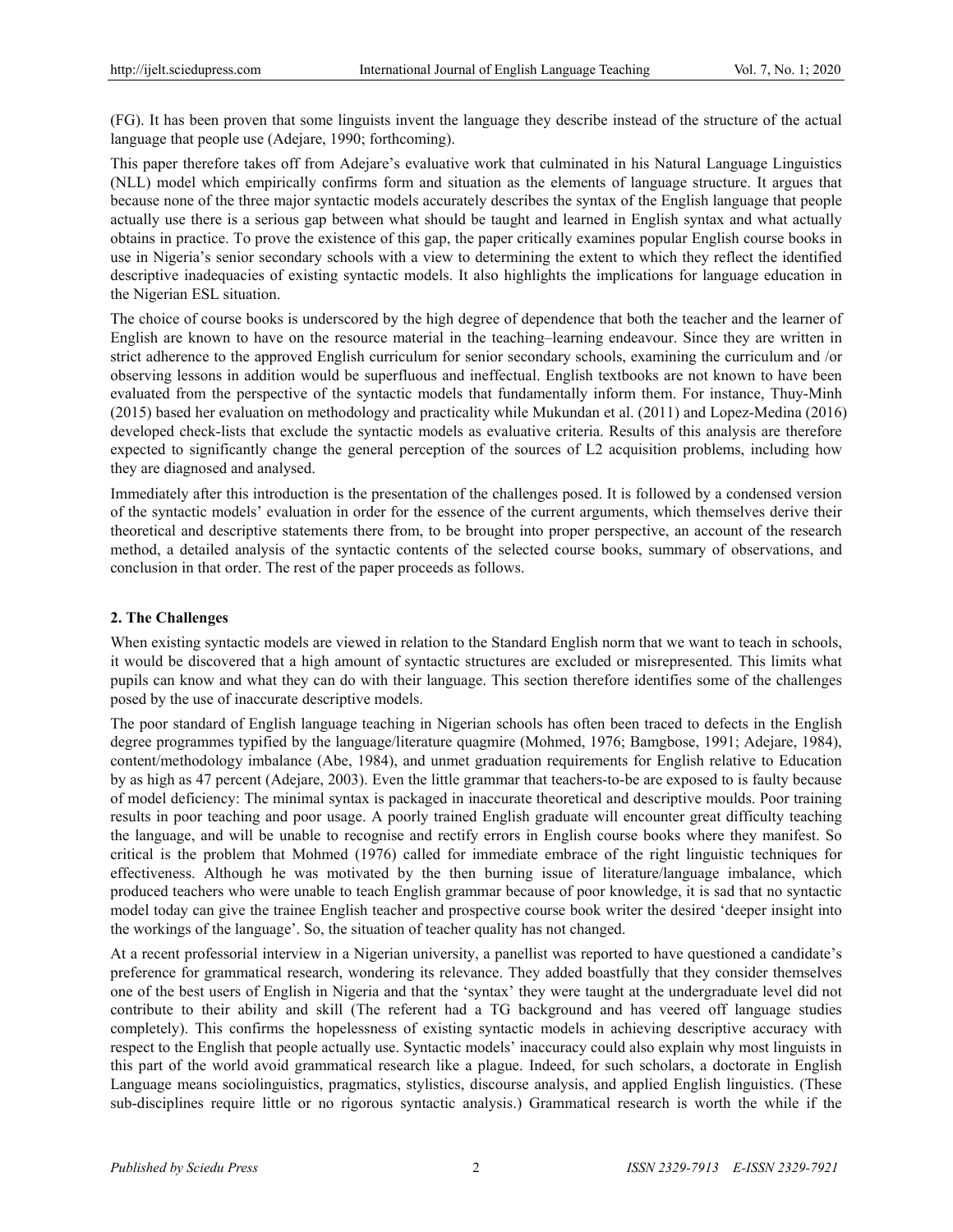analytical tools are right, which means they can provide fresh insights into the structure of the actual language that people use.

#### **3. The Evaluated Syntactic Theories and Syntactic Models**

Since the theoretical arguments of this paper derive from the outcome of Adejare's (1990; forthcoming) critical review of the three syntactic models, it becomes expedient to present summarily how the conclusions were arrived at. This section also details the emerging Natural Language Linguistics (NLL) model.

## *3.1 Syntactic Theories*

What exists as linguistic theories today are actually syntactic theories wrongly equated with the former, following Saussure's (1916) linguistic atomism whose language is 'a form, not a substance' doctrine excludes not only phonology and graphology from linguistics but also situation. Hjelmslev's (1943) theory, which was deductive in intent and which was initially conceived as a natural language text theory, embraced total atomism and fragmented 'text' into a syntactic form that lacks semantics. The absence of semantics and phonetics obviously excludes ideational meaning, phonology and even syntax, which makes it more atomistic than Saussure's theory. It is this 'atomism that has put text under a heavy intellectual fog' till today (Adejare, forthcoming).

Although Chomsky (1965) invaluably actualised Hjelmslev's *transformational rules and linguistic algebra*, like Saussure, he made atomistic linguistic proper TG's template and invented an artificial language for TG to study. He writes:

Linguistic theory is concerned primarily with *an ideal native speaker-listener*, in a completely *homogeneous speech-community*, who *knows its language perfectly* and is unaffected by such grammatically irrelevant conditions as *memory limitations*, distractions, shifts in attention and interest, and errors (random and characteristic) in applying his knowledge of the language in *actual performance***.** (Emphasis added)

This is faulted on the following grounds: No ideal text coder exists since all coders edit their texts; a completely homogeneous speech-community is a fiction because a speech-community is heterogeneous; the attribution of perfect linguistic knowledge to the fictional speaker-listener is wrong; memory limitations are relevant for text-coding; and, distractions are natural in world structure event coding. Moreover, 'applying his knowledge in actual performance' is inherently contradictory because the ideal speaker-listener lacks human traits and unique codes to do so. TG's idealisation, made possible by the excision of situation, represents total atomism. That makes it a syntactic, not a linguistic, theory.

Although Firth (1957) envisioned Saussure's (1916) recognised, but rejected, holistic linguistics of speaking, he validated his theory with only minimal data. Halliday's (1961) SG model espoused Firth's holism in its recognition of form and situation as language structure elements. It includes more language elements (SUBSTANCE, FORM, and PHONOLOGY) and attaches situation to CONTEXT. SG is a more accurate syntactic model than its rivals on this account. However, it excludes situation from its linguistics and wrongly separates PHONETICS from LINGUISTICS (Halliday et al., 1964). Moreover, its core of linguistics is LEXIS and GRAMMAR, having excluded text, the largest unit of language. SG is therefore a partial atomistic syntactic theory.

#### *3.2 Syntactic Models*

Atomism masks syntactic theories as linguistic theories. This produces inaccurate analysis of syntax and leads to two forms of errors, namely 'language-is-form error' and 'each-model-its-form error'. FORM varies from model to model and is thus imprecise. Whereas all models from Saussure's to Halliday's exclude phonology from FORM, phonology is alloyed with grammar to create FORM and even has syntactic functions. Furthermore, data from aphasic and schizophrenic patients prove that situation is an element of language structure and that while aphasia only distorts lexical and syntactic units (FORM), schizophrenia is marked by inability to code reality, which impairs a text's SITUATION coding. The each-model-its-syntax error produces conflicting number of syntactic units, elements of clause structure, and structural formulae, which are themselves sources of inaccuracy in syntactic analysis, with great challenges for students of linguistics (Adejare, 1990; forthcoming). The syntactic units were evaluated separately to determine each model's descriptive accuracy.

#### 3.2.1 Syntactic Units

Resulting from the each-model-its-syntax error are two competing sets of four and five units of syntax that have no agreement on what lies between SENTENCE and WORD, as Table 1 shows (Adejare,1990; forthcoming).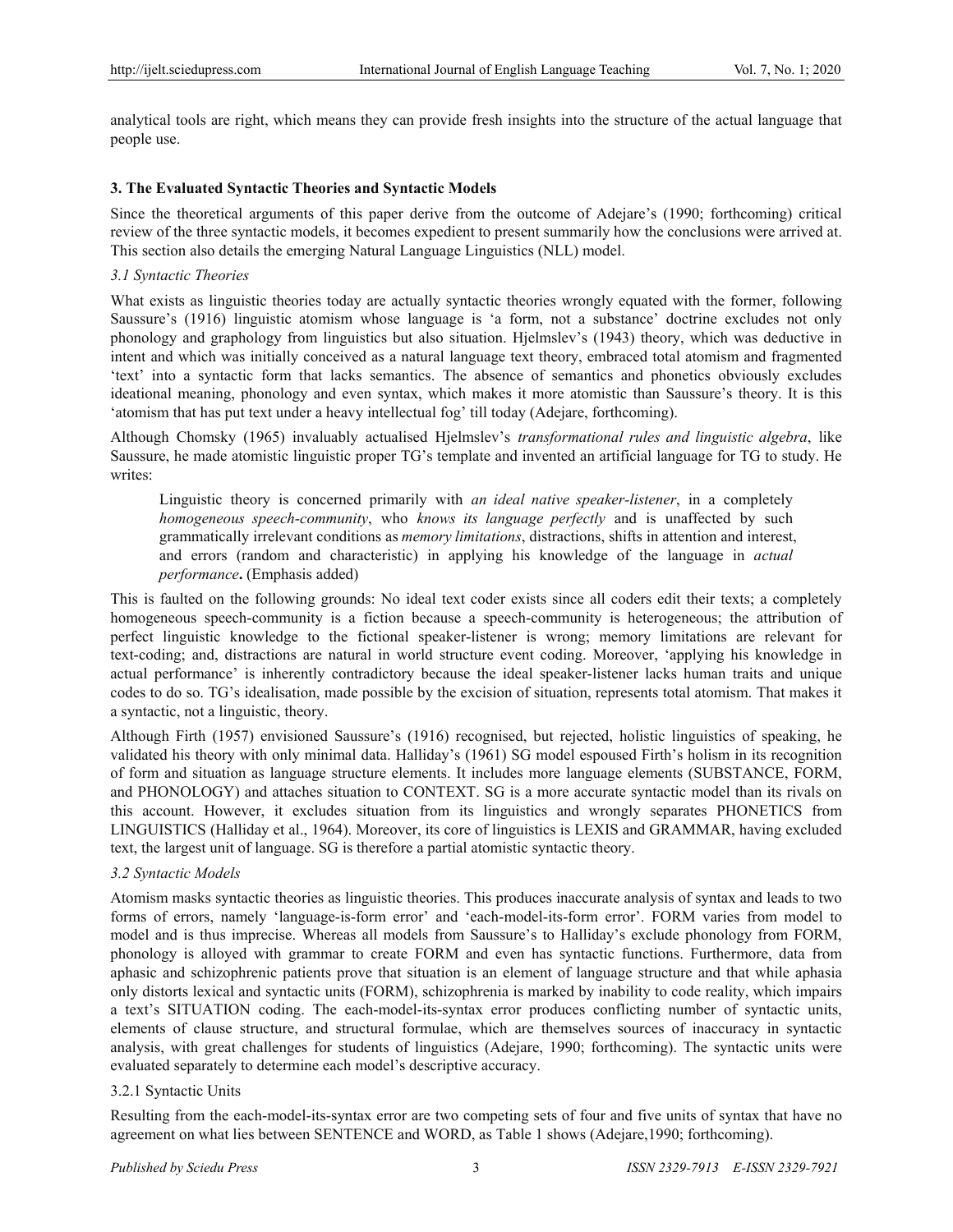| Table 1. Conflicting Syntactic Units |  |
|--------------------------------------|--|
|--------------------------------------|--|

| ТG              | SG              |
|-----------------|-----------------|
|                 | <b>SENTENCE</b> |
| <b>SENTENCE</b> | <b>CLAUSE</b>   |
| <b>PHRASE</b>   | <b>GROUP</b>    |
| WORD            | <b>WORD</b>     |
| <b>MORPHEME</b> | <b>MORPHEME</b> |

Using 'The drums beat, the flutes sang and the spectators held their breaths expectantly', a sentence taken from Chinua Achebe's *Things Fall Apart,* it was proved that *phrase* is inaccurate as a syntactic category (Quirk et al., 1985; Halliday &Matthiessen, 2004; Radford, 2004) and that it is not equivalent to *clause* or *group*. Furthermore, TG's four-unit syntax misrepresents English syntactic units while SG's five units more accurately represent them. This establishes the syntactic units of English as sentence, clause, group, word and morpheme.

3.2.2 Elements of Clause Structure and Structural Formulae

Beginning with the sentence, TG 's two-element structure depicted as  $S \longrightarrow NP+VP$  is a misrepresentation, whereas ( $\beta^{(0-n)}$ )  $\alpha^{(1-n)}$  ( $\beta^{(0-n)}$ ), which recognises obligatory (alpha) and optional (beta) elements of sentence structure and which generates the three sentence types of simple, compound and complex (Adejare & Adejare. 2006), more accurately represents the English sentence. Because most models do not recognise the clause as a syntactic unit, its description is inevitably inaccurate, with discrepancies in the number of clause structure elements and consequently clause structure formulae:

(a) Subject and Predicate: S+P (Traditional Grammar) (Jespersen, 1933; Christophersen & Sandved, 1969)

(b) Noun Phrase and Verb Phrase:  $S \longrightarrow NP + VP (TG)$  (Chomsky, 1965)

(c) Subject, Predicator, Complement and Adjunct: (S) P (C) (A) (SG) (Halliday, 1961)

(d) Subject, Verb, Object Complement and Adverbial: S+V+O+C+A (NTG) (Quirk et al., 1985)

These formulae are focused on affirmative clauses, but SG can also analyse some imperative clauses.

An objective criterion, comprising the functions of form and situation (both determinants of clause structure elements) and validated with data, was set up to determine which of the four formulae adequately represents the English coder's knowledge of the clause. It revealed that whereas SG meets one criterion because it recognises only formal micro functions (actor, process, goal and circumstance) and not textual macro functions, TG recognises none because function for it is just a metalanguage. NTG vaguely recognises formal function as 'a unit's privilege of occurrence' (Quirk et al., 1985). This revelation establishes the fact that the absence of situation accounts for descriptive inaccuracy and makes the derivation of a situation-induced clause structure formula that will enhance the descriptive accuracy of the (S) P (C) (A) formula imperative. A new formula that integrates multiplicity, mobility and inversion of elements of clause structure (Adejare  $\&$  Adejare, 2006) and that describes all naturally occurring major and minor clauses was subsequently derived.

3*.3 Evaluation of Existing Clause Structure Formulae* 

The NLL model in 3.4 below was the criterion used in evaluating the three existing clause structure formulae presented as follows.

## $3.3.1$  TG's S  $\longrightarrow$  NP + VP Formula

TG's adoption of Traditional Grammar's four-scale-grammatical units in which the sentence and clause are not distinguished, whereas these are clearly distinguished in normal language structure, produced its very inaccurate S

 $\rightarrow$  NP + VP formula. It cannot analyse a sentence of more than one clause (e.g., 'The drums beat, the flutes sang and the spectators held their breaths expectantly'), inversion-coded interrogative clauses (e.g. How do you do?), imperative clauses that generally lack subjects (e.g., Bring the books), and minor clauses(e.g., 'Fine', response to the routine question 'How are you today?). The formula can accurately analyse some two-element affirmative clauses (e.g., 'The drums beat'), but it cannot handle clauses with more than two elements or those involving mobility (e.g., Expectantly the spectators held their breaths). TG's failure to accurately analyse most sentences and clauses is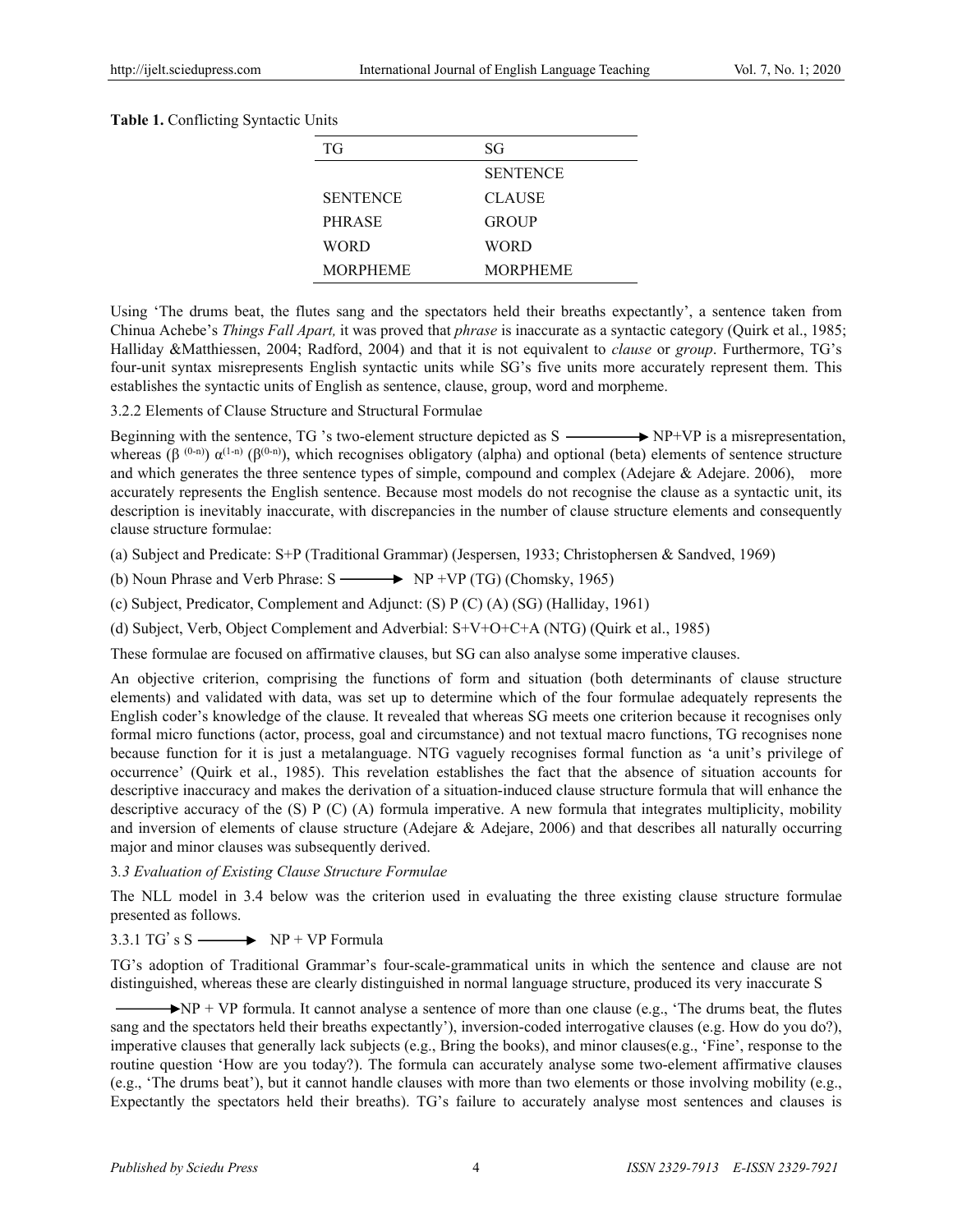because its language-is-form error lacks structure-determining formal and functional functions. Atomism thus limits its descriptive accuracy of actual sentences.

## 3.3.2 NTG'sS+V+O+C+A Formula

NTG 's clause structure formula that mixes traditional and modern categories poorly distinguishes sentence from clause and 'stunningly' assigns, inaccurately, obligatory status to all its elements despite recognising optionality (Quirk et al., 1985). It makes the word class verb an element of clause structure, confusing and mixing clause structure element (Predicator) with word class element (verb). It mishandles multiplicity by making object a distinct element of clause structure. Indeed, its third sloth 'Ó' is an imprecise traditional category since both nominals and adjectives follow the verb. Although the formula generates several affirmative clauses, inversion that generates interrogative clauses is unrepresented. Moreover, its uncoded mobility and optionality limit its coverage and its capacity to analyse subjectless imperative clauses.

#### 3.3.3 SG's (S)P(C)(A) Formula

Because it is based on Firth's idea that one must analyse the language that people actually use, SG's formula more accurately analyses many more clauses than its rivals. The (S)P(C)(A) formula recognises an obligatory P and optional S, C and A as elements of clause structure, which means it can more accurately analyse most affirmative and imperative clauses. However, the formula cannot accurately analyse affirmative clauses involving multiplicity (e.g. ||The plateau |is |**flat**,| **very fertile**| and **cool.|**|), mobility (e.g., ||**Expectantly|** the spectators |held |their breaths||.), and inversion (e. g, || [[I am very happy]],| **said** |**John.|**|) of elements of clause structure. Also because of non-recognition of situation-induced inversion the formula cannot accurately analyse interrogative clauses generally (e.g., ||How| do| you| do?||). So, SG's formal function-derived formula fails to analyse interrogative clauses and all clauses with multiple, mobile and inverted elements of structure because situation is not part of its linguistics.

## *3.4 The Clause Structure Formula of Natural Language Linguistics (NLL)*

The clause structure formula of Natural Language Linguistics (NLL) (Adejare, forthcoming) is based on the theoretical proof that FORM and SITUATION are the twin obligatory elements of language and must be integrated in the analysis of natural language elements. So, it is a text-function derived clause structure formula represented thus:

$$
\longleftrightarrow
$$
 (S) P (C<sup>(mu)</sup>)(A<sup>(mu, mo)</sup>)

This enhanced SG's (S)P(C)(A) structural formula would address most, if not all, the inadequacies of SG, adjudged the most accurate among its competitors. It takes SG's five-unit syntax and four-element clause structure as given, and recognises and integrates situation as evident in the superscripts  $(C^{(mu)})$  and  $(A^{(mu, mo)})$ . The top two-directional arrow lying across point *o* signals that inversion may or may not be present and that each element of structure can move either left or right. This adequately takes care of multiplicity, mobility and inversion and shows that all naturally occurring major and minor English clauses can be accurately analysed. The NLL formula, which finds theoretical parallel in Harris' (1990) radical/total integrationism, therefore resolves the problem of atomism that has plagued linguistics since the dawn of the 20th Century. We subscribe to this view of language and will adopt it with its formula for this work.

## **4. The Method**

#### *4.1 Data Base*

Two English course book series and one non-serial English course book were selected on the basis of their popularity among teachers and pupils in schools in Lagos State, Nigeria where this research was conducted. The decision on which of Books 1-3 to choose in the two series was guided by their grammatical contents. Thus the following four books were selected.

(a) *Senior English Project for Secondary Schools: Students' Book 1* (SEP1)(Grant, Nnamonu & Jowitt, 2011)

(b) *Goodbye to Failure in English for Senior Secondary Schools: Students' Books 1* (GFE1) (Mebele & Omodara, 2018)

(c) *Goodbye to Failure in English for Senior Secondary Schools: Students' Books 3* (GFE3) (Mebele & Omodara, 2006)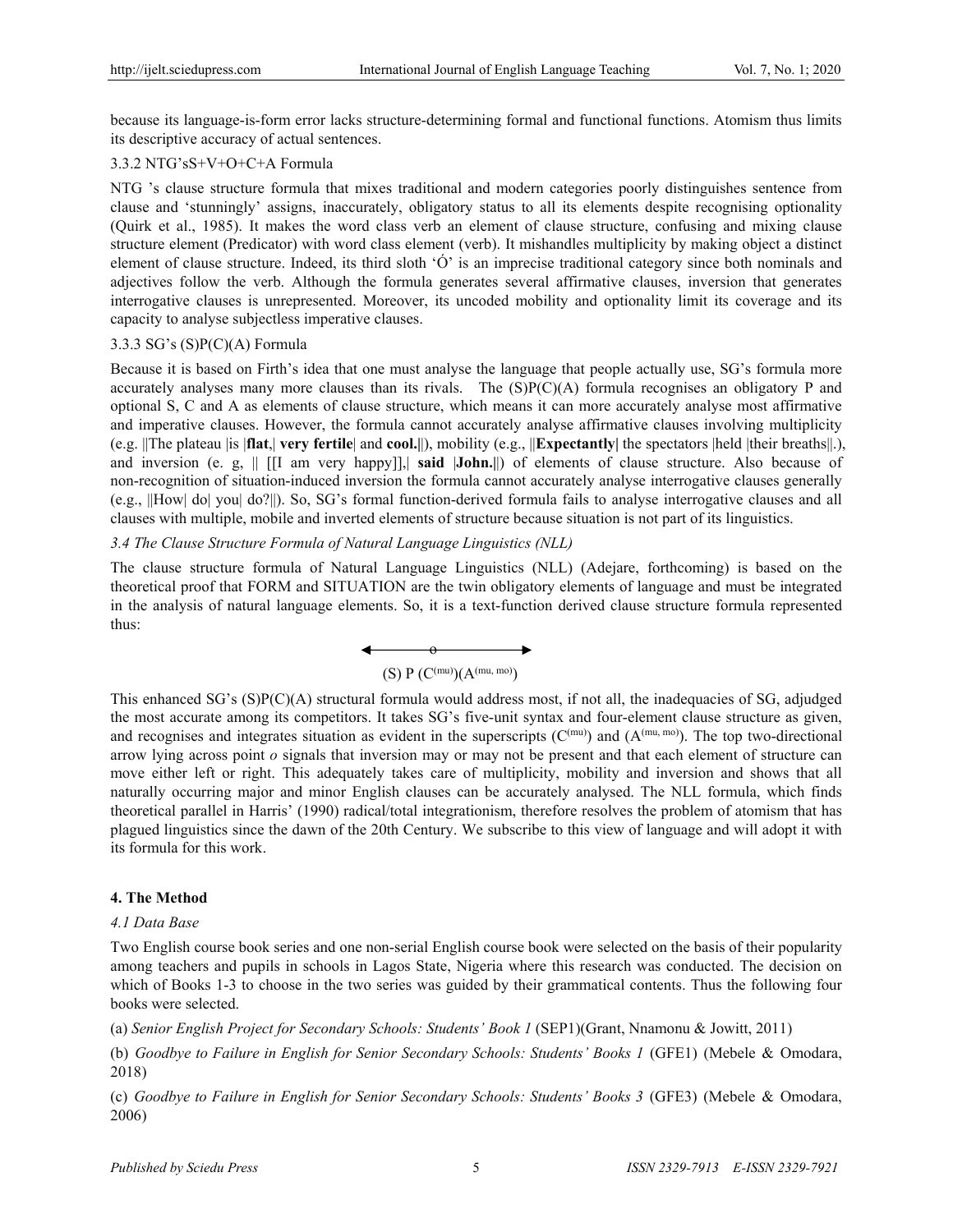## (d) *Essential English Language for Senior Secondary Schools* (EEL) (Latilo& Beckley, 2008)

## *4.2 Data Collection*

Each book's table of contents was carefully examined to find out whether or not it contains presentation on the syntactic units sentence, clause and group. The relevant pages were then opened to and critically studied, with great attention paid to definitions (where available), descriptive statements (where present) and their accuracy, overt indication of descriptive models, examples (their correctness and appropriateness), and practice exercises (where available). Notes were taken and features were compared and contrasted. All the identified pieces of information on the sentence, clause and group constitute this study's data.

## *4.3 Data Analysis*

The emerging Natural Language Linguistics (NLL) model is the syntactic model of choice as already hinted. The data was categorised into three major subsets based on the NLL model's recognised three largest syntactic units of sentence, clause and group. Each syntactic unit was exhaustively described as contained in the textbooks. Copious examples of a syntactic unit under consideration (or aspects thereof) were identified and extracted from the relevant sections of the books manifesting them to support the claims made. The syntactic structures were linearly analysed, with some simply listed and commented upon as appropriate. Tables were utilised for their compactness and vividness while simple percentage aided the essentially syntactic analysis.

## **5. Presentation and Discussion of Findings**

This section presents and discusses the results of the critical examination of the four selected English course books aimed at determining the degree to which they reflect the descriptive inadequacies of existing syntactic models, among others. NLL's three largest syntactic units of sentence, clause and group form its major divisions. Where copious examples are cited, the source texts and page references are supplied appropriately. Erroneous examples are asterisked while structures under focus are italicised. It begins with the group.

## *5.1 The Group*

The median syntactic unit *group* is named *phrase* in the books whereas the descriptive term phrase is problematic as seen above. The definitions of phrase found, its subtypes, and examples cited are as exposed in Table 2 below. As it shows, a number of problems have arisen because phrase does not describe a unit of syntactic structure, which is the sentence, clause, group, word or morpheme. Borrowed from Traditional Grammar as a way of tackling the division of the clause erroneously called sentence into subject and predicate, the inaccurate term creates more confusion in language learning and language teaching. This is best examined systematically under the same apt headings as in Table 2.

## 5.1.1 Definitions

Though the expression 'a group of words' recurs in the definitions of phrase quoted (SEP1 does not define phrase but treats noun phrase in connection with determiners and functions, e.g., pp. 22 & 43), there are divergent views on whether the phrase makes sense at all or makes incomplete sense. This notional definition is bound to confuse the learner and even the teacher. EEL defines phrase as a constituent of the sentence. This exposes the error inherent in the four-unit and five-unit models that do not properly distinguish sentence and clause or recognise group as the more descriptively accurate unit between clause and word on the grammatical rankscale. Only clauses constitute sentence structure; groups do not directly enter into sentence structure.

Two aspects of GFE3's definition deserve attention. First, since the phrase lacks 'a subject and a predicate', its elements of structure should have been identified in order to bring the structural definition into its full circle. But this is not possible because, unlike group, phrase does not have an organic composite structure. Second, 'functions as a single part of speech', is an imprecise and incorrect statement deeply rooted in Traditional Grammar, as Halliday (1985) explains:

In the European linguistic tradition, classes were originally derived from an analysis of sentence into parts; the term 'parts of speech 'is a mistranslation of the Greek *meroi logou*, Latin *partes orationis*, which actually meant 'parts of a sentence'. The 'parts of a sentence', which began with Plato (or before him) not as classes but as functions, were subsequently elaborated into a scheme of word classes, established on the basis of different inflectional potential that different words had in Classical Greek.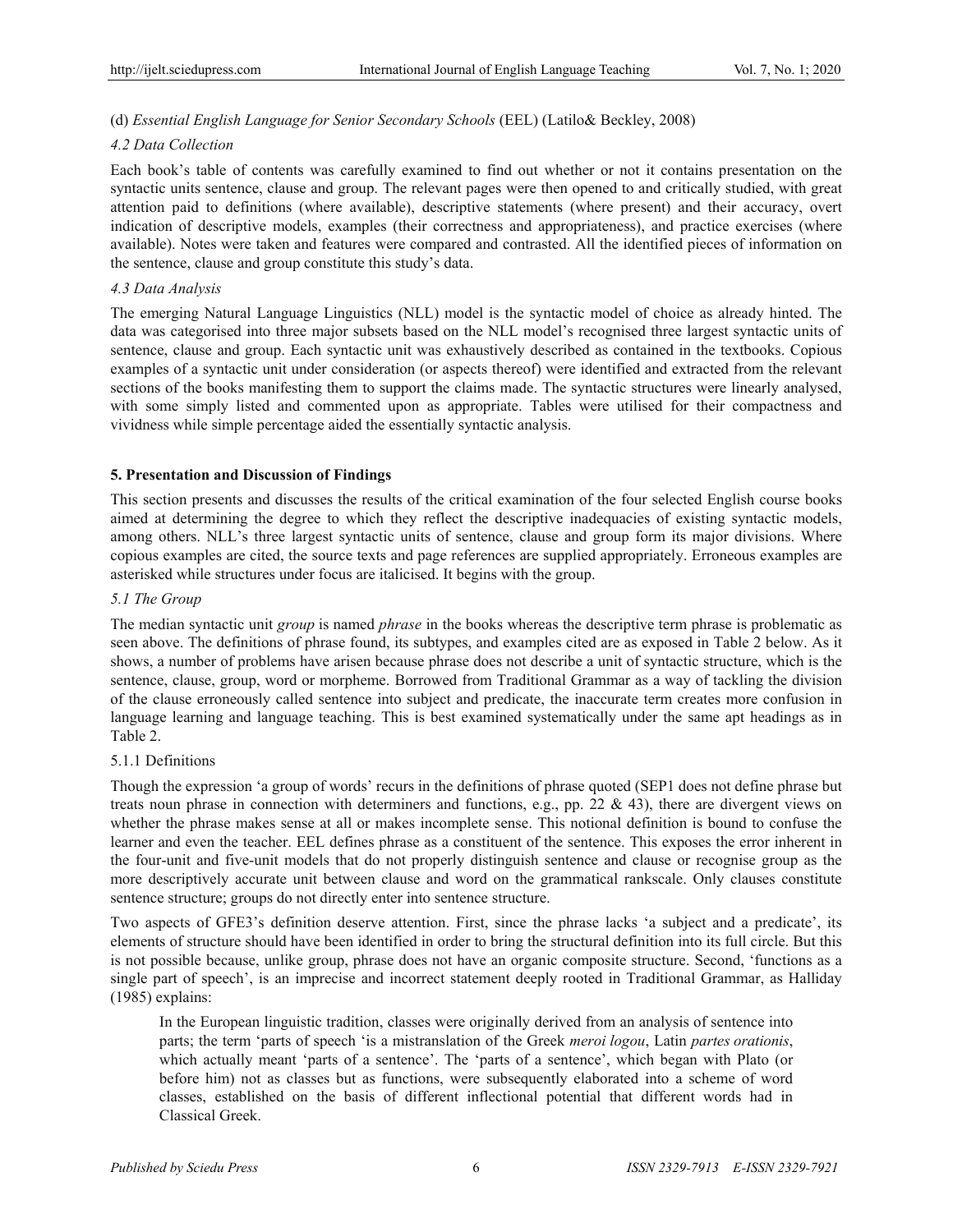| <b>Books</b> | Definitions                                                 | Types             | Examples                                                          |
|--------------|-------------------------------------------------------------|-------------------|-------------------------------------------------------------------|
| EEL,         | 'the phrase can be                                          | Noun Phrase       | (a)I saw the village headmaster.                                  |
| pp.77-80     | defined as a group of                                       |                   | *(b) To sleep without light is frightening                        |
|              | words that does not<br>make sense and which                 | Adjectival        | *(a) The man standing at the gate is my father.                   |
|              | only forms part of a<br>sentence'                           | Phrase            | *(b) The student to be suspended has stopped coming to<br>school, |
|              |                                                             | Adverbial         | *(a) I put the food on the table                                  |
|              |                                                             | Phrase            | *(b) The student comes to school twice a week.                    |
|              |                                                             |                   | (c) He studies hard in order to pass.                             |
| GFE1,        | 'A phrase refers to a                                       | Noun Phrase       | A car, a new car, a little new car, a little new Japanese car     |
| pp.83-84     | group of words which                                        | Adjective         | (a) That man in red shirt slapped a girl.                         |
|              | does not express                                            | Phrase            | (b) Adauje is a girl of great honour.                             |
|              | a complete thought'                                         | Adverb Phrase     | (a) The driver drove without any care.                            |
|              |                                                             |                   | (b) He spoke to the teacher in a very polite manner.              |
| GFE3,        | In grammar, a phrase is                                     | Noun Phrase       | $(a)$ A friend of mine was here a few hours ago.                  |
| pp.109-12    | a group of words                                            |                   | (b)Mr Ajana punished the best boy of my class.                    |
| 6            | without a subject and a                                     | Prepositional     | (a)I walked down the winding road.                                |
|              | predicate, that functions<br>as a single part of<br>speech' | Phrase            | (b) The people were singing on the bus.                           |
|              |                                                             | Adverb Phrase     | (a) The engineer constructed the car with great skill.            |
|              |                                                             |                   | (b)The boy was found after a long search.                         |
|              |                                                             |                   | (c)Tell the story in your own words.                              |
|              |                                                             |                   | (d) I'll be there <i>no matter how difficult</i> .                |
|              |                                                             | Adjective         | (a) Dauda is a beggar with a limp.                                |
|              |                                                             | Phrase            | (b) The house <i>next to us is Ola's</i> .                        |
|              |                                                             |                   | (c) She was pure in heart.                                        |
|              |                                                             |                   | (d) He is slow in speech.                                         |
|              |                                                             | Participial       | (a)Looking up suddenly, Lola saw a rainbow in the sky.            |
|              |                                                             | Phrase            | (b) The house, <i>renovated recently</i> , is very attractive.    |
|              |                                                             | Gerund Phrase     | $(a) Going home late$ is risky.                                   |
|              |                                                             |                   | (b) I shall adopt visiting her often.                             |
|              |                                                             |                   | (c) John was afraid of being cheated.                             |
|              |                                                             | Infinitive Phrase | (a) We shall go to Ibadan to collect our results. (b) Her attire  |
|              |                                                             |                   | seemed to express the attitude of her spirit.                     |
|              |                                                             |                   | (a) Akin <i>does eat</i> rice.                                    |
|              |                                                             | Verb Phrase       | (b) He was caught by me.                                          |
|              |                                                             |                   | (c) I <i>did not agree</i> to his ideas                           |
|              |                                                             | Absolute Phrase   | $(a) Weather permitting, we shall attend.$                        |
|              |                                                             |                   | (b) The game being over, we departed.                             |

|  |  | Table 2. Definitions, Subtypes and Examples of Phrase |
|--|--|-------------------------------------------------------|
|--|--|-------------------------------------------------------|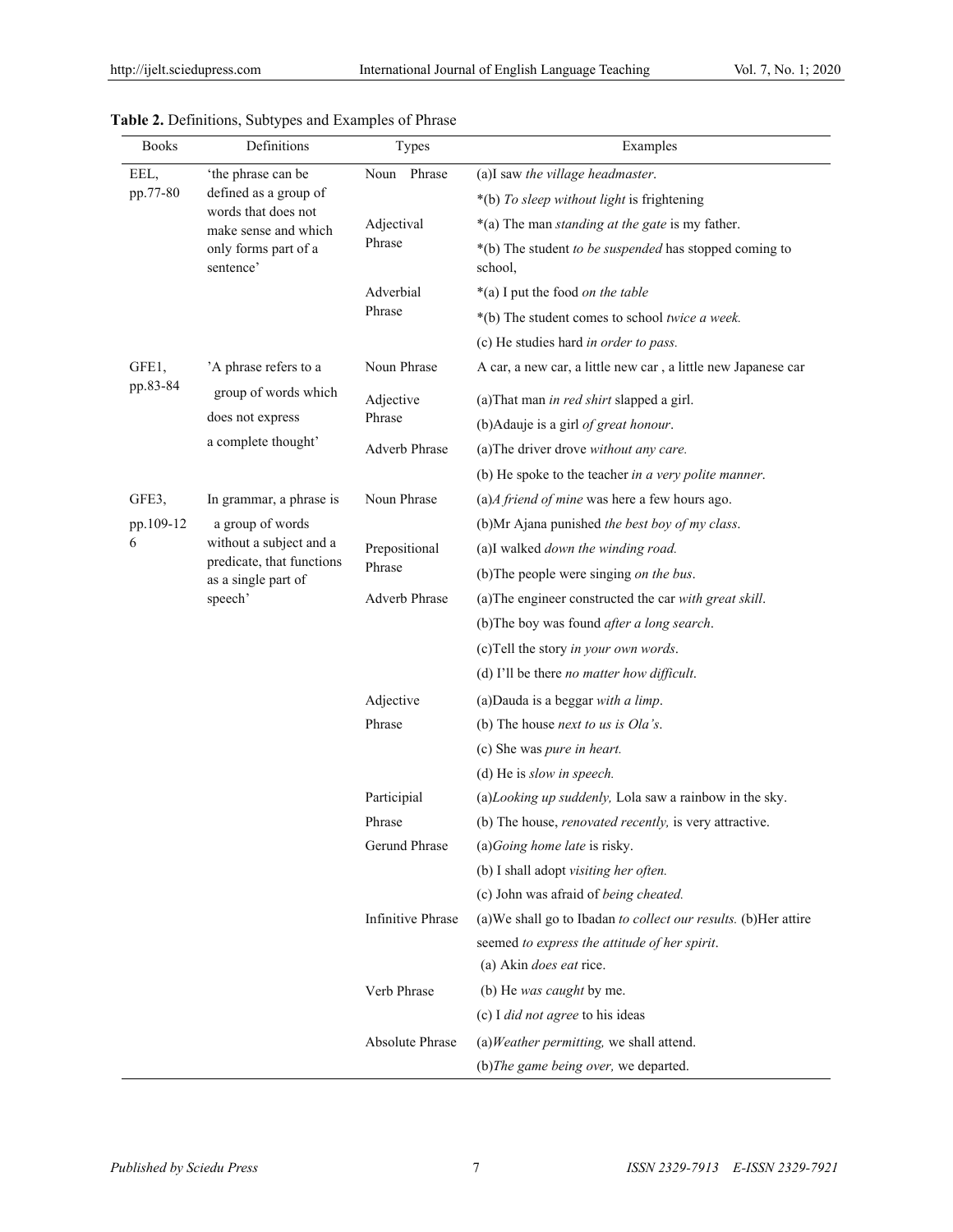## 5.1.2 Types

There is no consensus on the types of phrase and the number either. While EEL and GFE 1 recognise three, GFE 3 identifies nine. Although GFE 3 presents a more comprehensive list because it includes VP and PP, there are observable inaccuracies. First, there cannot be nine phrases when there are only five word classes that head groups and after which each group is named. These are noun, verb, adjective, adverb, and preposition and the groups they head are respectively the nominal group (NMG), verbal group (VBG), adjectival group (AJG), adverbial group (ADG), and prepositional group (PRG). Second, it balkanises the VBG, recognising as VP only the finite subtype with an auxiliary verb and wrongly designating the different morphological variants of the non-finite VBG as infinitive phrase, gerund phrase and participial phrase. Moreover, it includes *absolute clause*, a type of x+g or x+n non-finite VBG clause or predicator-less clause that functions as adjunct in the clause structure (Quirk et al., 1985), as a type of phrase. These bring into the fore the problems of inaccurate description.

#### 5.1.3 Examples

Perhaps it is in exemplification that the errors are more manifestly disturbing, where the non-recognition of these basic facts and confusion between a syntactic form and its function have led to inaccurate descriptive statements and wrong examples. All the five types of group wrongly tagged phrases are adequately illustrated in sentence context, except the NMG in GFE1. Examples of the NMG tagged NP are descriptively accurate, and they include nominalised clauses at S or C. The PRGs wrongly labelled PPs are similarly correctly illustrated. However, examples cited for the VBG, ADG and AJG, respectively mislabelled VP, adjective phrase and adverb (adverbial) phrase, are monumentally erroneous. This point requires expatiation using data.

#### **(**a)The Verbal Group

The balkanisation of the VBG inaccurately described as VP into verb phrase, gerund phrase, infinitive phrase, and participial phrase has already been noted. It has also been seen that only in GFE 3 is this syntactic unit recognised in some form. There are more striking observations. No H-Type VBG is illustrated under VP because of the wrong notion that a phrase consists of 'a group of words'. Indeed, GFE 3 states that 'a verb phrase is formed when one or more auxiliary verbs are combined with a lexical (main or principal) verb' (p.123). This implies that both the auxiliary verb and the lexical verb realise obligatory elements of the VBG structure and that the group, an instance of which the VBG is, lacks optional elements of structure. This descriptive error is accounted for by the use of inaccurate *phrase*. All the examples cited are MH-Type VBGs (e.g., *are being addressed; shall write*). No HQ-Type and MHQ-Type VBGs, whether particled or catenated, is seen. The exclusion of these structural variants limits what pupils can formally learn and know about the VBG structure. Interestingly, learners encounter them in comprehension passages and in their everyday language use activities but are denied the opportunity to experience them descriptively.

The so-called gerund phrase, infinitive phrase, and participial phrase have 22 sentential illustrations altogether. Eighteen are syntactically non-finite VBG clauses and are therefore neither VBGs nor phrases in the sense of 'a group of words without a subject and a predicate'. They have the obligatory predicator realised by non-finite-verb-headed VBGs, and function variously as an optional element of structure of the complex sentence  $(8, e.g. [1] & [2])$  and elements of clause structure  $(10)$  as subject  $(3)$ , complement  $(2)$ , and adjunct  $(5)$ . The examples in context are presented below.

[1]||| (β) *Coming close to the rock*, || (α) Bada was a strange sight|||

[2]||| (β) *Caught red-handed,* || (α) he seemed obviously guilty|||

$$
\begin{matrix} S & P & C & A \end{matrix}
$$

[3]|| [[*Forgetting her*]] |is | the solution | to your problem||

$$
\begin{array}{ccc}\nS & P & C\n\end{array}
$$

[4]||The only thing to do| is |[[*calling them again*]]||

 $S$  P A1 A2

[5] || She |went| into the shop |[[*to buy a pen*]]||

To prove that they are clauses and not groups or even phrases, each one is pulled out and analysed into its elements of clause structure as [6a-6e] respectively. The VBGs in predicator function are italicised.

P A1 A2 P C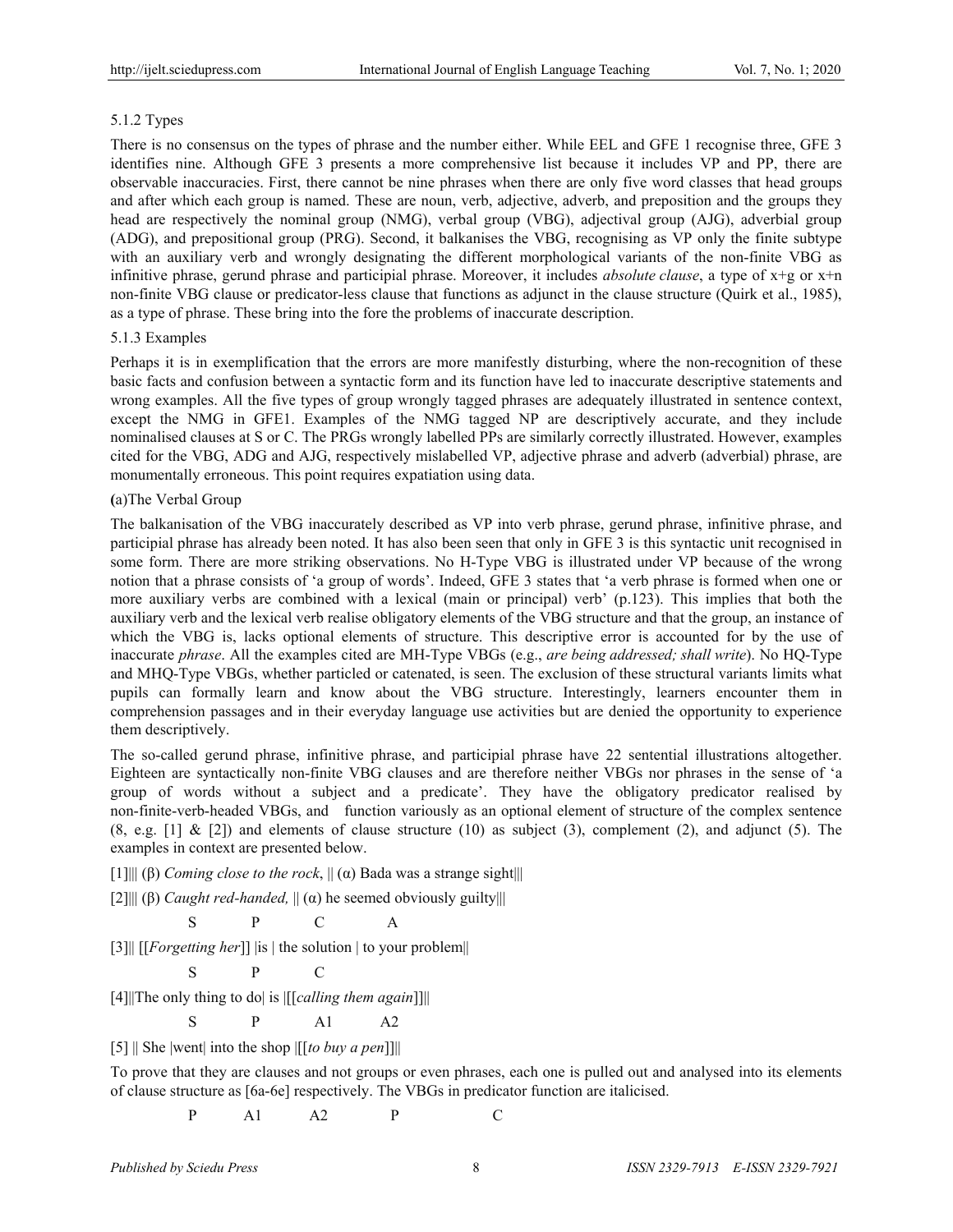| [6a] $\ (\beta)$ <i>Coming</i> $ close $ to the rock $\ $                                                                                                                                                                      |                                   |  |  | [6b] $\ (\beta)$ <i>Caught</i> red-handed      |  |  |                                |
|--------------------------------------------------------------------------------------------------------------------------------------------------------------------------------------------------------------------------------|-----------------------------------|--|--|------------------------------------------------|--|--|--------------------------------|
| p and the property of the set of the set of the set of the set of the set of the set of the set of the set of the set of the set of the set of the set of the set of the set of the set of the set of the set of the set of th |                                   |  |  |                                                |  |  |                                |
|                                                                                                                                                                                                                                | [6c]  ( $\beta$ ) Forgetting  her |  |  | [6d] $\ (\beta)$ <i>calling</i>   them   again |  |  | [6e] $\ (\beta)$ to buy  a pen |

There is one correctly described MH-Type *to*-non-finite VBG functioning as adjunct.

$$
\mathcal{L}_{\mathcal{A}}
$$

S P C A

[7] ||He |was looking for | a book |*to read|*|

There is however an instance of a catenated HQ-Type finite VBG (*seemed to express*) in predicator function wrongly illustrated as infinitive. There are two possible explanations for this error. The catenative verb at H may not have been reckoned with as an integral part of the VBG structure, and the *to*-non-finite form at Q may have been erroneously believed to be functioning independently. Here is the context.

S P C

[8]||Her attire| *seemed to express* | the attitude of her spirit.||

Two structures listed as gerunds because of their initial x+g forms are, though non-finite VBGs, not 'gerund phrases'. Gerunds are intrinsically  $x+g$  form lexical verbs whereas these examples feature the non-finite forms of auxiliaries BE and HAVE, markers of passive voice and perfective aspect respectively. Their description as PRG qualifiers is however in order. Here are the examples, analysed (Notice that [9] is a VBG while [10] is a clause).

[9]||John |was | afraid |of [*being cheated*] ||

## [10] ||My wife |was |proud |of [[*having beaten the record*]] ||

Not unexpectedly, the subtypes are inaccurately differentiated even in exemplification. For instance, notwithstanding the syntactic similarity between *having beaten the record* above and *having gone home* in 'Having gone home, she ate her food and rested' (GFE3 p.121), they are described as gerund phrase and participial phrase respectively, whereas both are non-finite VBG clauses. Nothing can be more confusing and contradictory.

## (b) The Adjectival Group

EEL cites only two examples of AJG and both are rankshifted non-finite clauses functioning as qualifier in the NMG structure. In the GFE series, what are cited as AJGs are syntactically PRGs, justified by the grossly erroneous statements: 'an adjective phrase is a prepositional phrase and 'In that case, it is introduced by a preposition' (GFE 3, p.116). In fact, it treats as AJG (adjective phrase) the PRG (PP) paraphrase of the H-Type AJG in modifier function in the NMG structure at S or C, defines the *adjective phrase* as 'a group of words without a verb, making incomplete sense and doing the work of an adjective', and adds that it 'is often the equivalent of an adjective' (GFE 3, p.117). A pair of clauses illustrating such 'equivalence' will suffice (No clause with an AJG at C is illustrated probably because it is not paraphrase-able).

## [11a] 'Chidi is an *intelligent* pupil (Adjective)'

# [11b] 'Chidi is a pupil *with intelligence*. (Adjective Phrase)'

The traditional definition of the adjective as a word that qualifies a noun leads to the erroneous belief that any form in a similar syntactic context must be functioning adjectivally and must therefore be an adjective. This portends great danger for young ESL learners who must be forced to accept such wrong notions because they are contained in their course books. To state that an AJG is a PRG, even after correctly identifying structures such as *with intelligence* as a PRG (PP), because it must be doing 'the same work' as the adjective *intelligent*, or, that a rankshifted finite or non-finite clause at Q is an AJG because it immediately follows a nominal headword, is a clear demonstration of the dangerous length to which the adoption of inaccurate descriptive models can go to harm and destroy language learning, particularly in an ESL context. Syntactic units must be clearly distinguished from their syntactic functions.

## (c) The Adverbial Group

Not one of the 40 sentences purportedly illustrating the adverb (adverbial) phrase in the books is correct. Thirty-two of them are preposition-headed. There is the non-finite VBG clause in adjunct function, first confused as PP because of its initial *in*, and then equated with an adverbial phrase because of its semantic function. Note that *in order to* is an 'explicit subordinator of purpose' (Quirk et al., 1985). The sentence is correctly analysed as [12].

$$
S \qquad P \qquad A1 \qquad A2:
$$

[12] He |studies| hard |[[*in order to pass.*]]||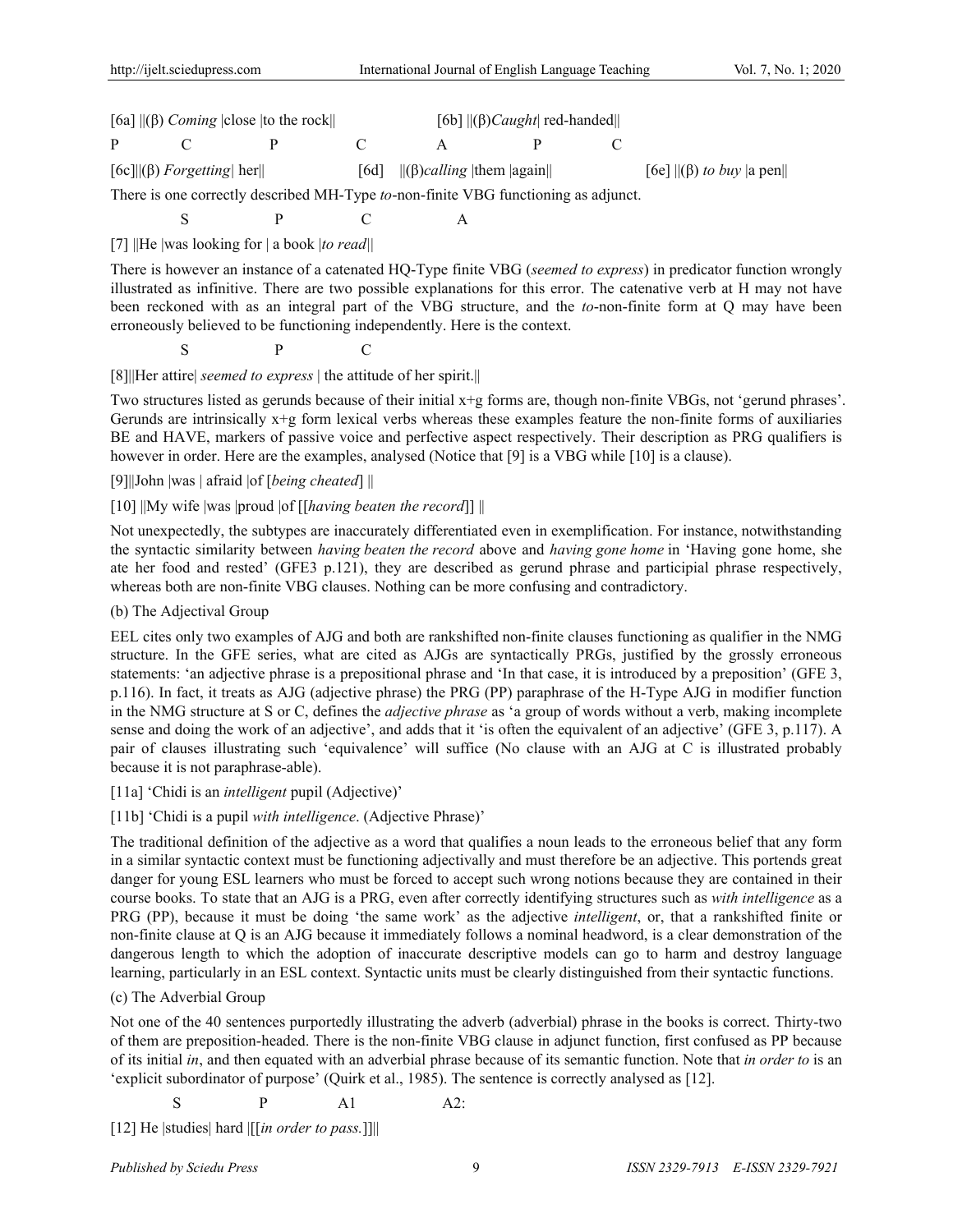## (cf. 'You must study hard *in order not to fail*.' GFE 3, p.116)

The second is *twice a week,* which actually consists of two different groups incorrectly lumped together as one adverbial phrase. These are H-Type ADG (frequency adverb) and MH-Type temporal NMG functioning as adjuncts. The correct analysis displays these facts more convincingly.

 $S$   $P$   $Al$   $A2$   $A3$ 

[13] ||The student| comes |to school| *twice* |*a week*||

The remaining structures incorrectly illustrated as adverb phrases in GFE 3 (p.116) are:

[14] 'I'll be there *no matter how difficult.'* (MHQ-Type NMG at A),

[15] 'My father is 'richer *than yours.*'(Q in HQ-Type AJG at C; *than* is a subordinating

conjunction initiating the 'comparative clause')

[16] 'I shall agree *based on her sincere apologies.*' (x+n non-finite VBG clause at A)

[17] 'Janet must work hard *to pass her exams*.' (*to*-non-finite VBG clause at A2)

[18] \*'Tolu is not *so tall* as Ibitoye'. (MH-Type AJG at C)

As observed earlier with AJG, PRG paraphrases of H-Type ADGs are inaccurately identified as adverb or adverbial phrases and they represent 80 percent of all examples cited. Although adverbs are correctly recognised, it is their PRG equivalents that are considered phrases instead. This ill-description occurred, not only because of the syntactic in-exactitude of the term *phrase*, but also because of the expression 'group of words' in its standard definition. So, the authors must have reckoned that since the H-Type ADG comprises one adverb lexeme only, it cannot on its own constitute a phrase. So, there has to be two or more words. In contrast, the group as a syntactic unit is made up of one or more words and so poses no descriptive problems.

Another possible reason is metalanguage-related. In NTG, the term adverb (and verb too) serves both as a word class and as an element of clause structure. This mixes lower level metalanguage with higher level metalanguage, which is a major descriptive problem. Consequently, anything that functions as an adverbial (adjunct) is regarded as an adverbial phrase. Consider Table 3 (GFE3, p114) below, where the PRGs to the right, though correct paraphrases of the H-Type ADGs to the left, are wrongly labelled adverbial phrases. (EEF also fails to recognise non-morphologically marked H-Type ADGs as adverbial phrases.)

**Table 3.** Confusion between Adverbial Phrase and Prepositional Phrase

| <b>ADVERBS</b>                                      | <b>ADVERBIAL PHRASES</b>                     |
|-----------------------------------------------------|----------------------------------------------|
| The engineer constructed the car <i>skilfully</i> . | The engineer constructed the car with skill. |
| She won the context <i>fairly</i>                   | She won the context by fair means.           |
| The children stayed <i>there</i>                    | The children stayed in the garden.           |

## *5.2 The Clause*

Because the clause is not often seen as a syntactic unit in its own right, its treatment in the books is shallow (Greater attention is paid to the sentence instead.) and characterised by inconsistencies. Nevertheless, some recognition is accorded to the clause in the form of definition. In EEL, a clause is defined as 'a group of words with a finite verb, forming part of the sentence' (p.80). Not only does this definition rule out non-finite clauses that do not independently constitute simple sentences, it says nothing about clause structure. SEP 1(p.126) appears to redress this shortcoming when it states that a clause is 'a group of words containing one subject and one predicate' (See GFE 1, p. 110).Apart from excluding imperative clauses which generally lack a subject, this description misrepresents the structure of the English clause. GFE 1 adds that a clause realises an element of sentence structure, forms a sentence on its own (e.g., 'A simple sentence is a clause', SEP1, p.26), and has subordinate/ dependent and main/ independent subclasses (EEL, p.80). Among the examples of subordinate clauses cited is the NMG with a rankshifted relative clause as qualifier, shown in its clause context and analysed into its elements of structure in [9a]-[9b] respectively.

$$
\begin{array}{ccc}\nS & P & A\n\end{array}
$$

[19a] ||*The landlord whose house was burgled* | has reported | to the police || (EEL, p.81).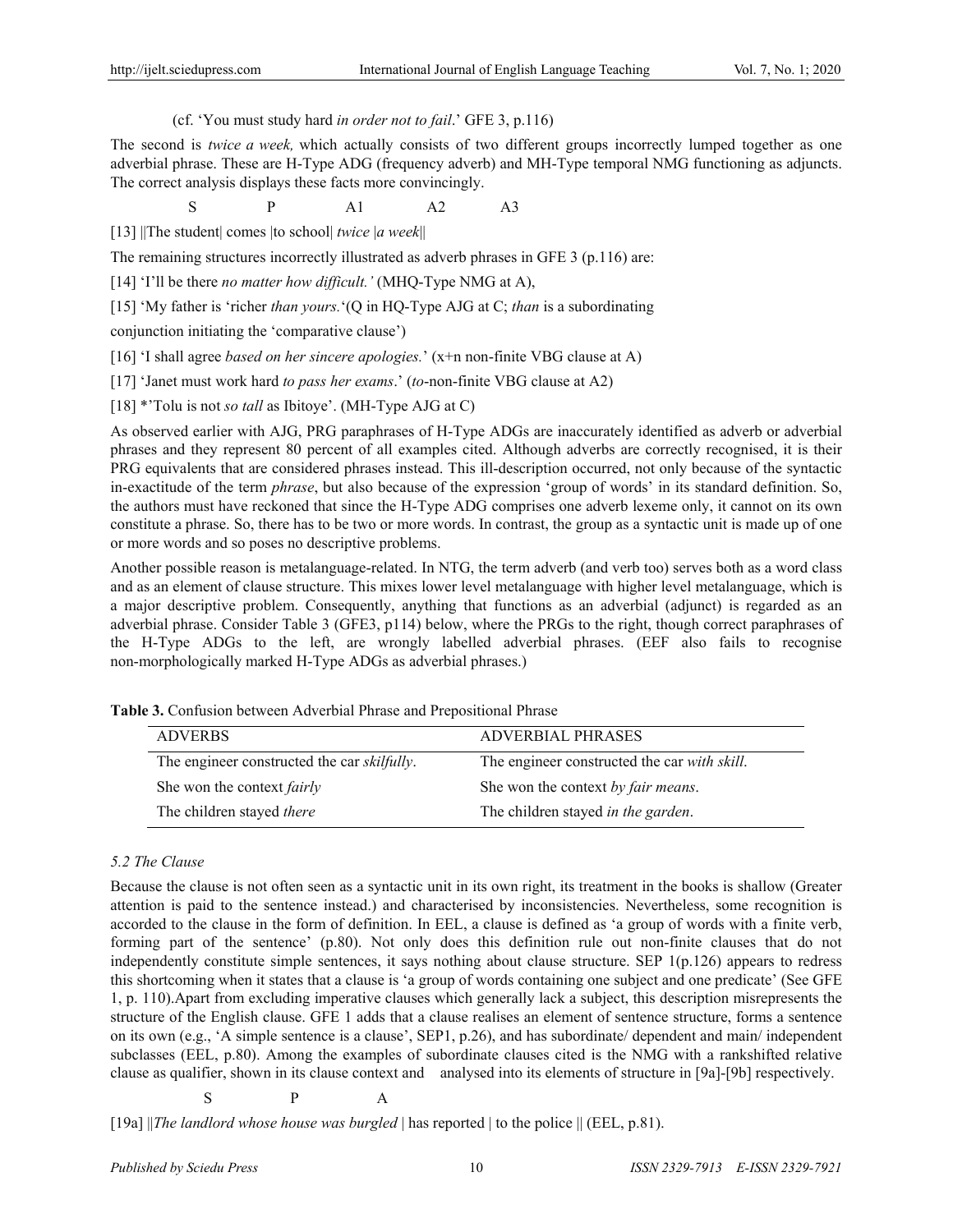# M H Q

## [19b] |the landlord [[*whose house was burgled*]]|

The absence of a clear-cut distinction between phrase and clause and the non-recognition of rankshifting due to model deficiency give rise to errors such as shown above. Finiteness as a distinguishing criterion for clause has been unsuccessful because it suggests wrongly that a clause has finite verbs whereas a phrase has non-finite verbs (EEL, pp.77 & 80). These same factors also explain why subordinate clauses are misclassified into three, and each subtype is named after the word class that heads the group that ordinarily realises optional elements of clause structure as subject, complement or adjunct. Thus a clause that is rankshifted to function as subject or complement is called a *noun clause*; the one in adjunct function is known as an *adverb(adverbial) clause*, and that which functions as qualifier in the NMG or PRG structure is termed an *adjective clause* (cf. GFE 1, pp.110-114; EEL; pp.81-84). An example each will suffice.

[20]*How Shola passed the examination* beats the imagination of her teachers (EEL, p.81)

## [21]We left *when it became dark* (GFE 1, p.112)

#### [22]Here is the book *that our teacher recommended* (GFE 1, p.112).

The awkwardness, incongruity and unsoundness of these descriptions are even more obvious in the examples. Not surprisingly, therefore, teachers and pupils alike confess that questions such as 'What grammatical name is given to this expression as used in the passage?' 'What is its function?' (EEL p.104) constitute the greatest nightmare candidates experience in the Senior School Certificate English Language Examination. Minor clauses attracted no mention even though they are a part of natural language structure.

That no existing syntactic model accurately analyses the three acts of language implies that would-be English teachers taught using them will be grossly deficient in their knowledge base of the syntactic structures of affirmative, interrogative, and imperative clauses. These incidentally are what the average language user encounters in varying degrees every day. So, it is shameful that students cannot describe their structures and therefore cannot formally distinguish them, one from the other. Outside differentiating them functionally as statements, questions and commands respectively, there is absolutely not much they can say concerning their syntactical properties. For example, they cannot recognise the absence of the subject in imperatives, possibility of multiple complements and adjuncts in affirmative clauses, and inversion of clause structure elements in interrogatives and some affirmatives. This situation further explains their near absence in the four books examined. Though EEL (pp.67-73) has something on 'questions', rightly described as 'interrogative sentences' and presented as 'questions asking for information' (non-polar) and 'simple questions requiring "yes" or "no" ' (polar), the focus is on tag questions. GFE1 (p.67) merely lists them as 'kinds of sentences'.

## *5.3 The Sentence*

The sentence is one of the most basic and oldest terms in linguistics; yet it is one of the most confusing and inaccurately defined, described and taught. The fact that there are over two hundred different definitions of the sentence (Fries, 1952) poses a number of descriptive problems itself. The revelation that existing syntactic models inaccurately represent the sentence throws up even greater challenges for English course books, topmost of which is sentence typology, which has capacity to impact both its definition and structure as the largest syntactic unit.

Four sets of sentence types are generally identifiable in the grammar. These are:

- (i) simple, complex
- (ii) simple, compound, complex
- (iii) simple, compound, complex, compound-complex
- (iv) simple, complex, compound, multiple.

Described as 'descriptive anarchy' arising from disagreement 'over the status and structure of the sentence' and a confusion of semantic complexity with syntactic complexity', only (ii) most accurately represents English sentence types. This is generate-able from the structural formula ( $\beta^{0-n}$ ) α<sup>1-n</sup> ( $\beta^{0-n}$ ), which indicates that a sentence has obligatory and optional elements of structure and that the beta clause cannot on its own constitute a grammatical sentence (Adejare & Adejare, 2006). According to Quirk et al. (1985), a 'simple sentence consists of a single independent clause', a compound sentence contains 'two or more COORDINATE clauses', and a complex sentence has 'one or more of its elements such as direct object or adverbial realized by a SUBORDINATE clause'. It is with the complex sentence that there are discrepancies regarding the structural formula, as simple sentences with subordinate clauses as adjunct or complement are listed as complex. What makes a sentence complex, and this point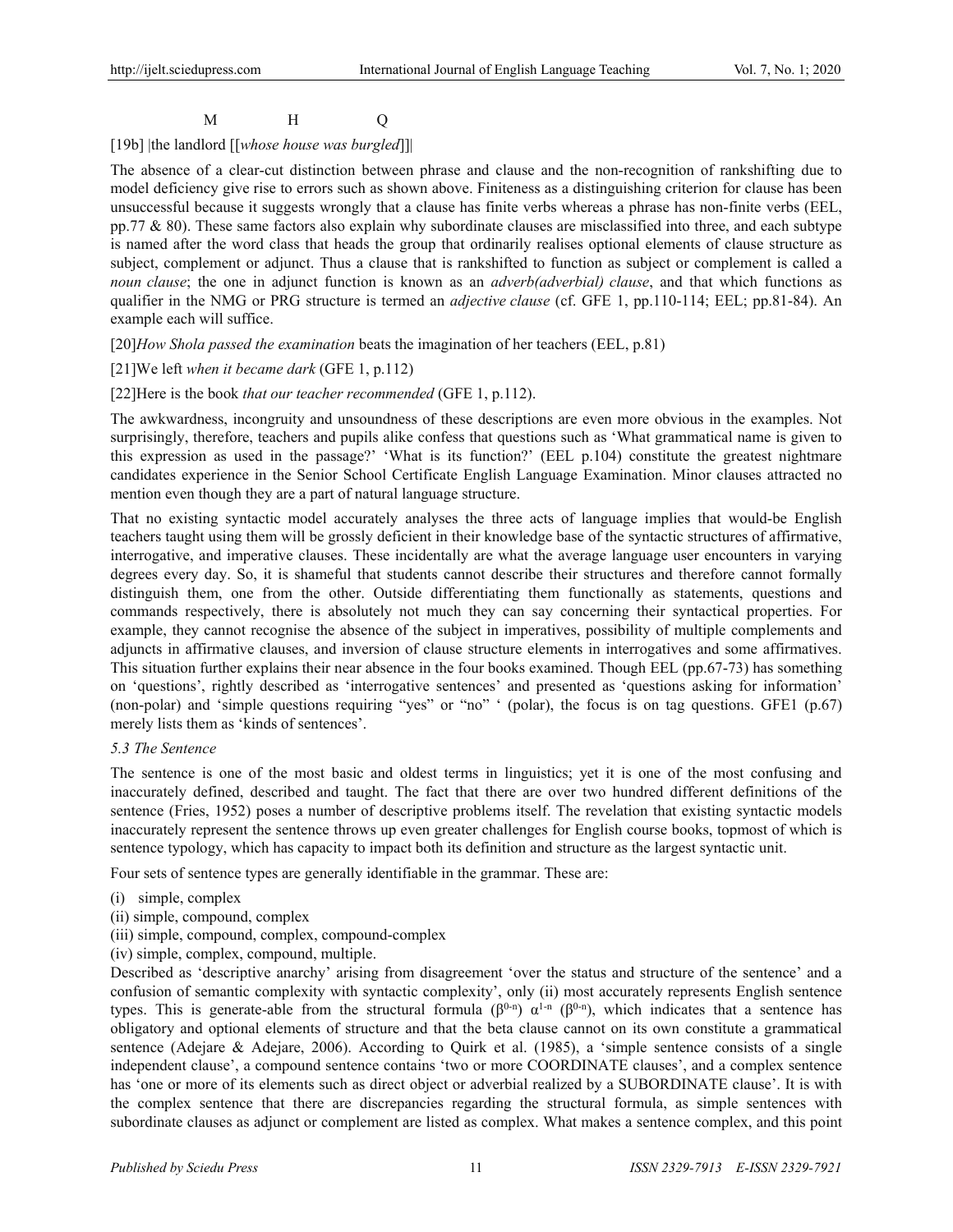cannot be over-emphasised, is the presence of the subordinate clause as an optional element of sentence structure, not as an element of clause structure, where it serves subject, complement or adjunct of an independent clause or a simple sentence (Adejare, 2018).

Thus, even though all existing syntactic models reserve the same nomenclature for the largest syntactic unit sentence, there remain some descriptive problems as evident above. Consequently, sentence structure is not often taught even at the university level. If would-be English teachers and prospective textbook writers cannot accurately analyse sentence structure and cannot correctly distinguish simple, compound and complex sentences, one from the other, they would definitely have difficulty teaching what is correct. The sentence as presented in the books is here examined in terms of definitions, functional classification, formal classification (typology), descriptive statements, and structure.

#### 5.3.1 Definitions

Two definitions of the sentence given are:

(i) '.A sentence is a group of words that form (sic) a statement, command, exclamation or question...It contains a subject and a verb...A sentence may contain one or more clauses or phrases.' (EEL, p.2)

(ii)' ...a sentence means a group of words that makes complete sense when spoken or written…a sentence has a subject and a verb....a sentence is usually divided into a subject and a predicate.'.(GFE 1, p.67ff)

Notice that, apart from being notional, structural and functional at once, the definitions do not clearly distinguish the sentence from the clause in terms of structural elements and constituents. Moreover, phrases, wrongly used as a co-terminus for groups, do not realise sentence structure; it is clauses that enter directly into the structure of the sentence. These will undoubtedly leave the pupils confused. .

## 5.3.2 Functional Classification

Since the clause is sometimes not recognised as a syntactic unit in its own right, and this is a grave descriptive error with consequences for language teaching and learning as has been pointed out, the functional classification of clauses into affirmative, interrogative, and imperative (Adejare & Adejare, 2006) is presented in GFE1 (p.67) as 'kinds of sentences'. No formal statement outside semantic descriptions of each subtype is offered. The sentential illustrations are generally appropriate except for those of imperative clauses, where 67 per cent (4 out of 6) are syntactically interrogative clauses. An example is 'May I make use of your biro?', marked 'request'. Though VBGs marked for imperative mood typically express commands, requests and directives, they are finite base form verbs and do not occur with an auxiliary except in negation (e.g., GFE's '*Don'*t make a noise'). More significantly, they do not occur in subordinate clauses and interrogative clauses because they are performative (Palmer, 1987, 2001; Halliday &Matthiessen, 2004). It is descriptively inaccurate therefore to cite interrogative clauses as imperative clauses.

#### 5.3.3 Formal Classification of the Sentence

When would–be teachers are fed the wrong notion that English has four structurally distinct types of sentence instead of three, it becomes inevitable that pupils learning English would be fed the same pot of descriptive fallacies through their course books. Only SEP1 correctly recognises three (simple, compound and complex); the rest identify four.

## (a) The Simple Sentence

EEL (p.6) and GFE1 (p.68) define the simple sentence notionally (one idea), differing only in emphasis on constituents (an independent clause), and structure (one subject and one predicate), respectively. All six examples cited, including EEL's 'She found Olu sitting on a chair', are correct. Although the inadequate 'subject and predicate' also recur in SEP 1's (p.125) strictly syntactic definition, the book specifies each element's constituents, notes that 'verb' is obligatory in the predicate while objects, complements and adjuncts are optional. It even provides a diagrammed example, revealing the combined influence of Traditional Grammar and TG.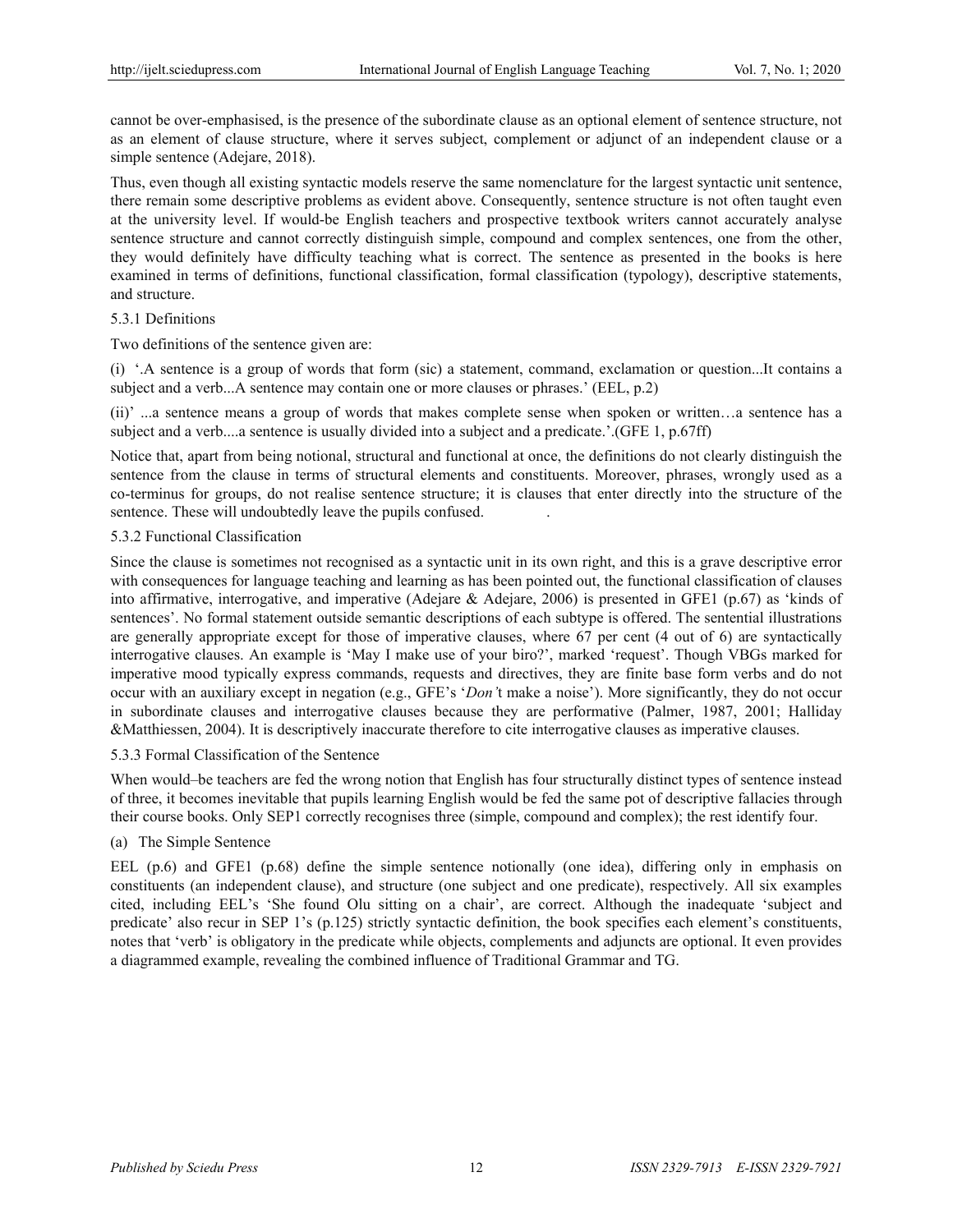

#### (b)The Compound Sentence

No ill-description of the compound sentence is seen. The books correctly describe the compound sentence as one comprising two or more independent clauses joined by a coordinating conjunction. The accompanying examples are accurate, but none has more than two clauses, e.g.

[24]|| $\alpha$ )The woman walked into the room  $\|\text{and } \|(\alpha)$  found Olu sitting on a chair.||| (EEL,p.6)

(c)The Complex Sentence

 $+$ 

 $+$ 

The most confusion seems to lie with the complex sentence as already seen. The books recognise and correctly define the complex sentence as one consisting of one independent and one dependent clause. SEP 1 even shows how a complex sentence can be formed from two simple sentences by simply adding an appropriate subordinating conjunction. However, only two of the five examples cited are syntactically complex sentences in the sense that they have two separately occurring clauses of unequal grammatical status. The sentences are analysed as follows:

[25]|| $\|\alpha\|$ Obi rescued the goat,|| $\|\beta\|$ although| the snake had got very close to it||| (SEP1, p.126)

[26] |||(α)The teacher | flogged| him || (β) because| he jumped the fence**||**|(EEL, p.6)

The rest are simple sentences erroneously tagged complex sentences due to failure to acknowledge rankshifting, a natural language phenomenon wherein a clause gets embedded within the structure of another clause as an element of that clause's structure. In the examples analysed below to show their correct syntactic status as simple sentences, the rankshifted clauses (marked) are either adjuncts or qualifiers in the structure of NMGs functioning as complements.

S P C A

[27] ||We |entered |the classroom |[[*after the biology teacher had left*]]|| (GFE1,p.249)

$$
\begin{array}{ccc}\nS & P & C\n\end{array}
$$

[28]||I |know |the year [[*when Solomon completed his studies*]].|| (GFE1, p.68)

$$
S
$$
  $P$   $C$ 

[29]||This | is |the girl **[[***who danced very well at the party*]]|| (EEL, p.6)

$$
S
$$
  $P$   $C$ 

[30] ||This |is |the house [[*that Olabisi built.*]]|| (GFE1, p.249)

A five-item practice exercise on the complex sentence requiring pupils to decide which clause is dependent or independent contains only two complex sentences (e.g., [31]); the rest are simple sentences manifesting rankshifting (e.g., [32]).

 $[31]$ || $(α)$ We are requesting donations from the mosque,  $| (β)$  which needs painting||| (SEP1, p.132).

S P C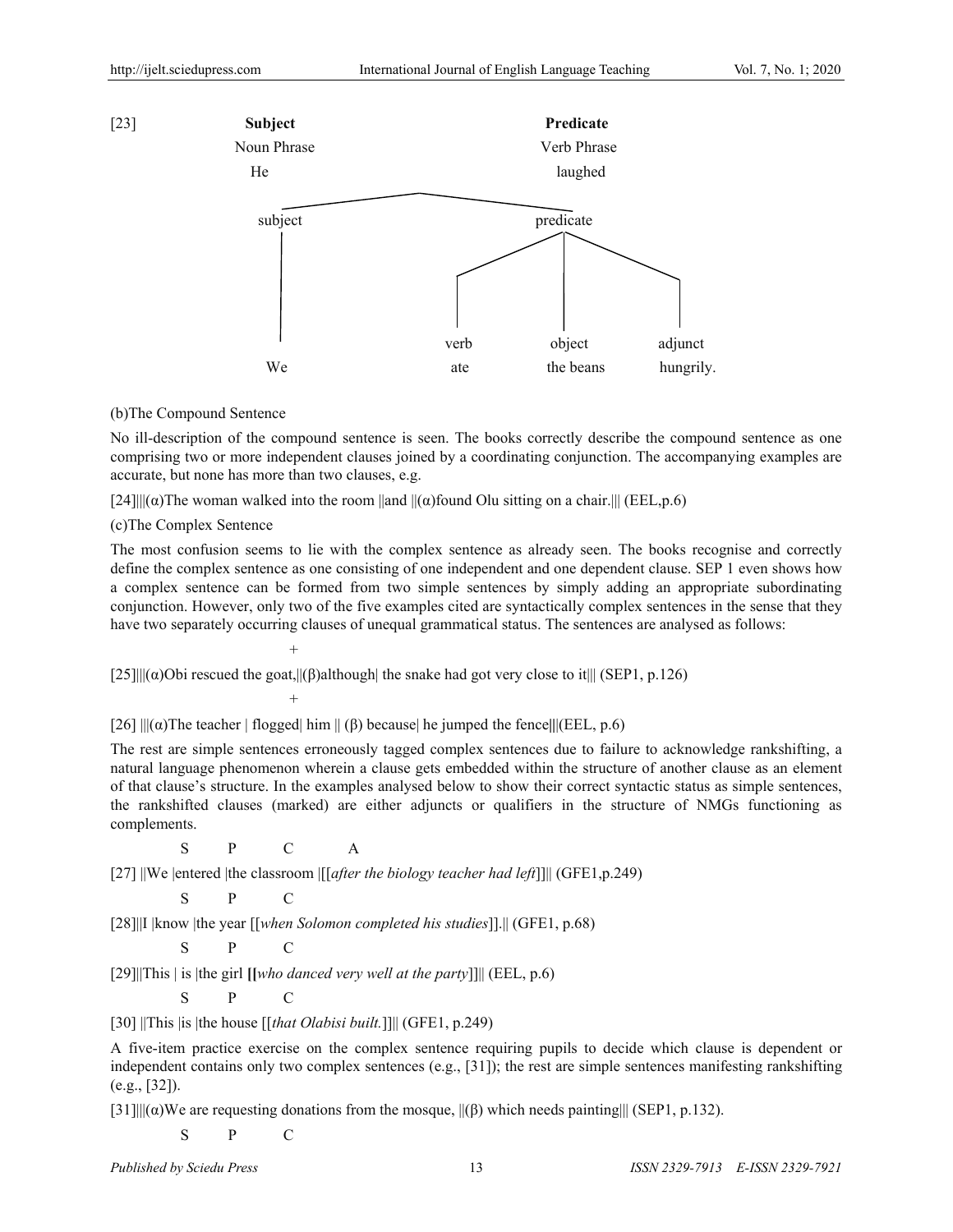[32]||Mohammed |preached |[[*that there is only one God*]].|| (SEP1, p.132).

The non-recognition of rankshifting also leads to the incorrect description of reported speech as a variant of the complex sentence. Here is one example, accurately analysed.

S P C

[33] ||The spokeswoman |said |[[*that the company buys Nigerian oil*]]|| (SEP1, p.143).

(d)The 'Compound-Complex' Sentence?

The notion of 'compound-complex' sentence is descriptively anomalous, vague and imprecise. It does not exist and does not have a place in the syntactic structure of English. A sentence is structurally simple, compound or complex as already seen; it cannot be both compound and complex at the same time. The ( $\beta^{(0-n)}$ )  $\alpha^{(1-n)}$  ( $\beta^{(0-n)}$ ) structural formula derived for the sentence implies that a complex sentence can have any number of alpha and beta clauses. So, EEL's (p.7) definition of the 'compound–complex' sentence as 'a sentence with at least two independent clauses and at least one dependent clause' (Ofuya, 1987) only illustrates a syntactic variant of the complex sentence. Consequently, the examples are either those of complex sentences or compound sentences, as [34] and [35], correctly analysed below, respectively show.

[34]||(β) While the teacher was teaching,|| ( $\alpha$ ) the students shouted at him||and || ( $\alpha$ ) laughed at him.|||

(GFE1, p.68)

[35] |||( α)Your creditor came yesterday[[*when you were not at home* ]],||but ||(α) I was able to pay him. |||

(EEL, p.7)

5.3.4 Descriptive Statements

*+* +  $\frac{1}{2}$  +  $\frac{1}{2}$  +  $\frac{1}{2}$  +  $\frac{1}{2}$ 

An attempt at distinguishing between compound sentences and complex sentences (GFE 1, p.249) further exposes the difficulty with correctly identifying and illustrating the complex sentence. In the pairs of sentences analysed below, the second, ostensibly illustrating the complex sentence, are actually simple sentences with rankshifted clauses at the Q position of a NMG at C and at A respectively.

[36a]  $\|$ ( $\alpha$ ) The lady entered the sitting room  $\|$  and  $\|$  ( $\alpha$ ) smiled at me.

S P C

[36b] ||This | is| the house [[*that Olabisi built*]]||

 $+$ 

[37a]  $\|(\alpha)$ The dog barked at me  $\|$ and $\|(\alpha)$  ran into the kitchen $\|$ 

 $S$  P A1 A2

[37b] ||The dog| barked |at me |[[*while I was cooking in the kitchen*]]||

Two other factors readily explain the descriptive errors in the examples so far examined: There is ignorance about elements of sentence structure consisting of an obligatory independent (alpha) clause and an optional dependent (beta) clause. There is also confusion of semantic complexity with syntactic complexity, where the subject, complement or adjunct contains a lot of information (e.g., [29] above).

The apparent lack of distinction between sentence and clause in respect of elements of structure alluded to earlier means that elements of clause structure are presented as elements of sentence structure. This is taken up next.

5.3.5 Sentence Structure or Clause Structure

Following NTG, EEL (p.2) declares that a 'sentence comprises five units' called 'elements of sentence', identifies them as subject, verb, complement, object and adverbial (SVCOA), and adds that S and V are 'compulsory elements'. Although the designation of S and V as 'compulsory elements' is a tacit recognition of optionality of elements of structure, assigning obligatory status to S means that pupils cannot use the S+V+O+C+A formula to accurately construct imperative clauses without subjects. Table 4 illustrates.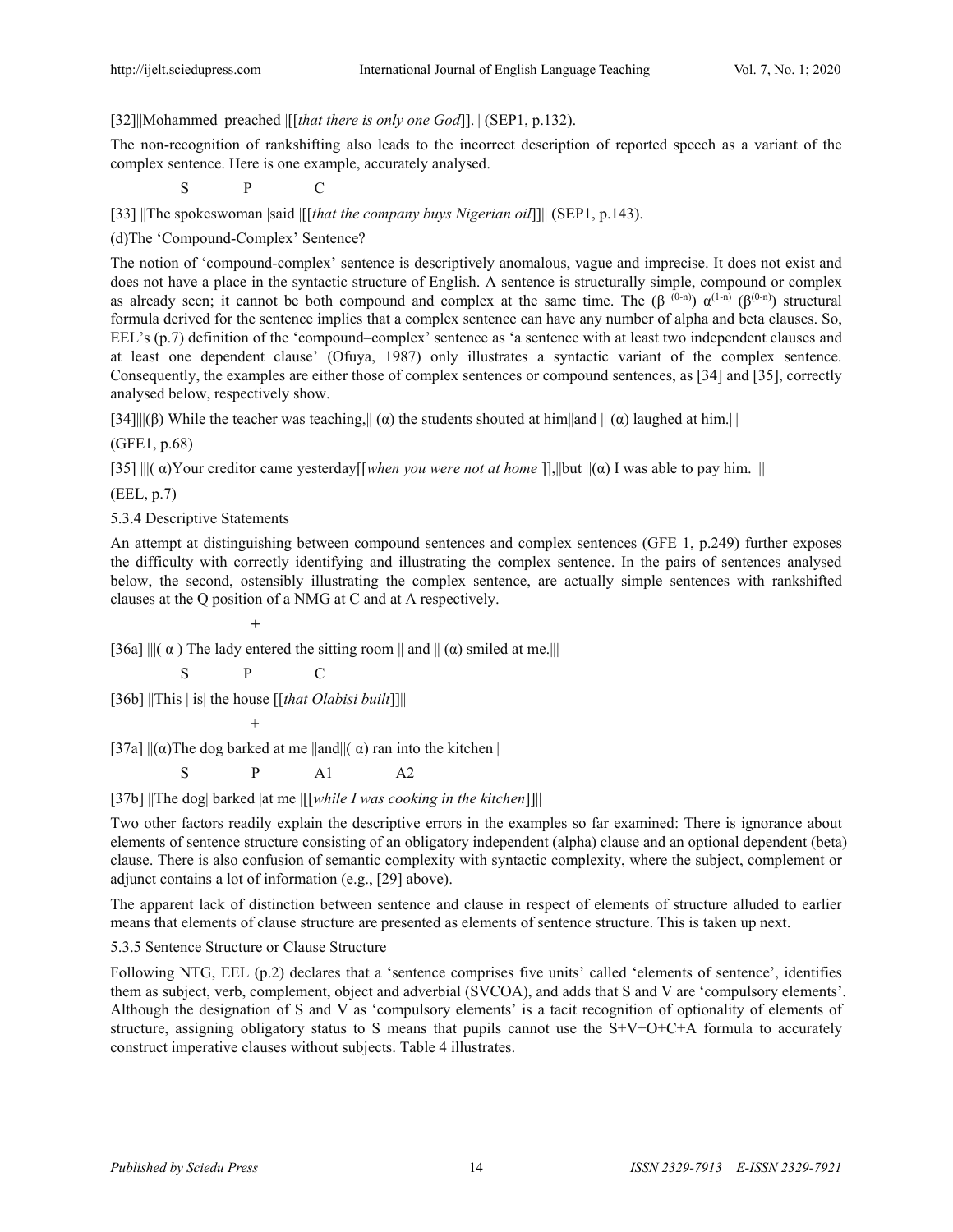| Object |                |      |                |              |            |            |
|--------|----------------|------|----------------|--------------|------------|------------|
|        | Subject        | Verb | Indirect       | Direct       | Complement | Adverbial  |
|        | Jesus          | wept |                |              |            |            |
| 2      | Kunle          | gave | the girl       | an orange    |            | last week  |
| 3      | The girl       | 1S   | a good student |              |            |            |
| 4      | The small girl | grew |                |              | happier    | every day  |
|        | They           | made | him            | the chairman |            | every year |

#### **Table 4**.Elements of Clause Structure?

While explicating each element of structure, noticeable model confusion sets in when EEL (p.3) reverts to Traditional Grammar's subject and predicate thus:

**Table 5.** Traditional Grammar's Elements of Sentence Structure

| Subject   | Predicate                      |
|-----------|--------------------------------|
| Jesus     | Wept                           |
| Kunle     | gave the girl an orange        |
| The girl  | is a good student              |
| The small | grew happier every day         |
| They      | made him a chairmen every year |

The question that arises is this: Which of these two inaccurate descriptive alternatives are teachers and pupils meant to follow in their analysis of clause structure? (See [23] above.)) The recourse to Traditional Grammar could not have been motivated by eclecticism. It is at best the product of descriptive inconsistency or ignorance or both, and this is where the challenge lies.

Based on NTG's structural formula, GFE 3 (p.139) provides what may be considered a mnemonic in [38] below. Preceded by the instruction 'For a thorough knowledge of the sentence, you should always remember the following' (p.138), it significantly includes a polar interrogative clause and clauses with multiple complements wrongly labelled objects.

| (a) $S + V$       | She/sings                           |
|-------------------|-------------------------------------|
| (b) $S + V + O$   | She /sings /songs                   |
| (c) $S+V+A$       | She /sings/well                     |
| (d) $S+V+C$       | She/ is /beautiful                  |
| (e) $S+V+O+A$     | She /sings /songs/well              |
| (f) $S+V+O+C$     | She /called /him /a fool            |
| $(g) S+V+O+O$     | She /gave/ me /some money           |
| (h) $S+V+Oi+Od+A$ | She /gave/ me /some money last week |
| (i) $V+S+V+O+A$   | Did /she /see / him /yesterday?     |

Two examples cited in SEP1 (p.114) depict mobility and multiplicity of adjunct('*Eventually* she found the money *on the table near the clock*'), which is at variance with the chosen model, but which reinforces the argument that the models do not mirror natural language structure. It also correctly distinguishes A as an element of structure from the items that realise it thus: '... an adjunct may be a one-word adverb or it may be a phrase. It may alternatively be a clause'. If rankshifted clauses are understood as capable of functioning as an adjunct or any other optional element of clause structure, why are they always wrongly taken as sentence constituents? Again, the culprit lies in not according

[38]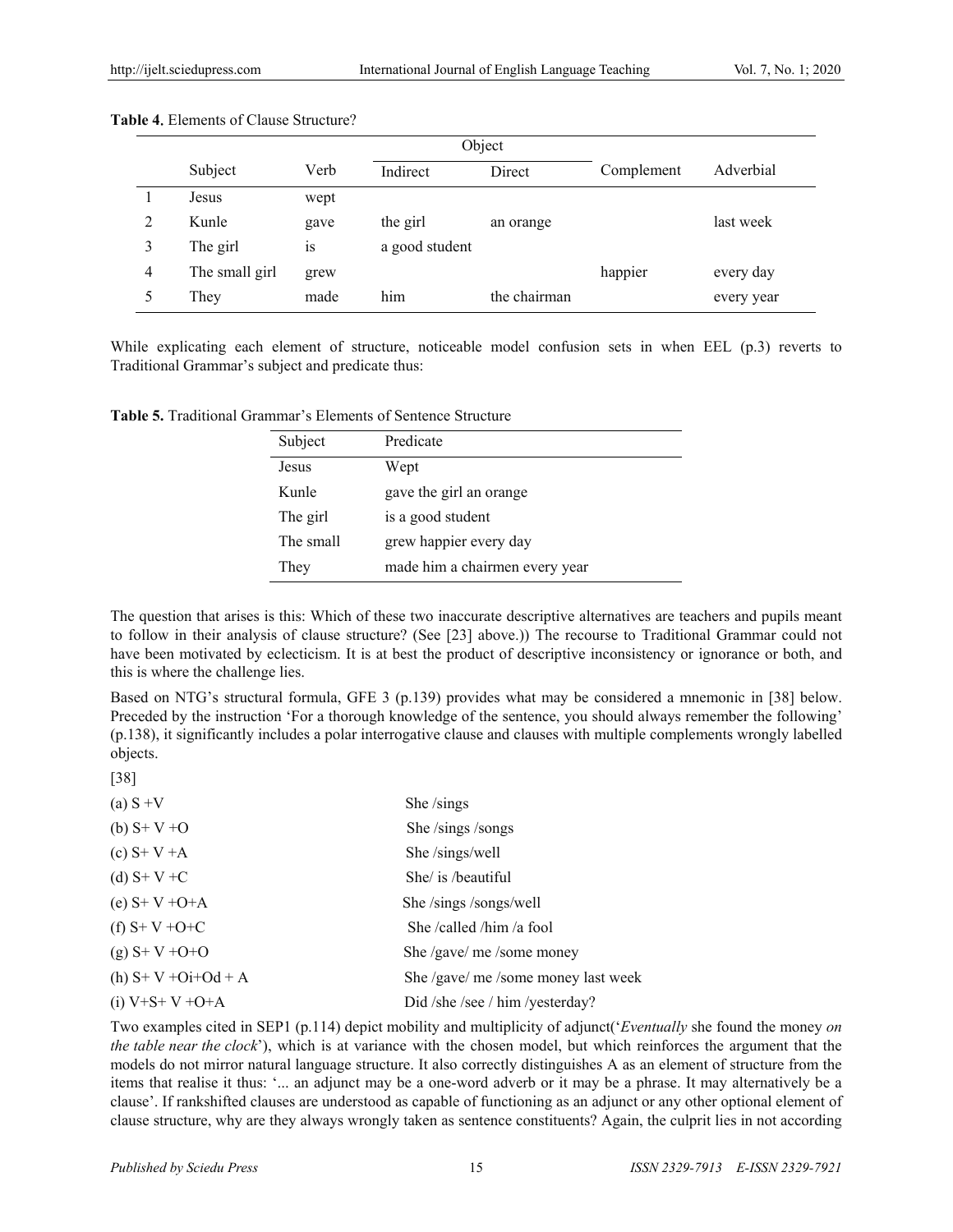the clause its due recognition as a syntactic unit. This leads to its conflation with the sentence. It also explains why the complex sentence is the most incorrectly described and illustrated.

The inaccuracy of phrase as a descriptive term caused errors in the exemplification of the adjunct, as j*oyfully* and *with great joy,* respectively H-Type ADG and HQ-Type PRG, are labelled *adverb* and *phrase* respectively(See Table 3 above).

[39] 'She told me the news *joyfully.* 

[40] 'She told me the news *with great joy*'

The same confusion between a unit's constituents and its elements of structure is evident in SEP1's (p.22) description of the NMG. It is clear from Table 6 below that these are structural variants and their realisations: The H-Type NMG is realised by proper nouns or personal pronouns while the MH-Type NMG has a determiner or a determiner and an epithet as M and a common noun as H.

| <b>Table 6.</b> Constituents and Elements of the NMG Structure |
|----------------------------------------------------------------|
|----------------------------------------------------------------|

| Structure                    | Example               |  |
|------------------------------|-----------------------|--|
| Noun                         | Arin                  |  |
| determiner +noun             | Their father          |  |
| determiner+ adjective + noun | A closely-knit family |  |
| Pronoun                      | They                  |  |

## *5.4 Summary of Observations*

The foregoing shows that the syntactic components of the English course books recommended for senior secondary school pupils in Nigeria are predicated on descriptively inadequate syntactic models. The challenges posed are overwhelmingly manifest, spanning the three largest syntactic units (sentence, clause and group) and reflecting in diverse ways. Some of these are inconsistency in the choice of model, apparent lack of uniformity in, and consensus on, the number and identity of syntactic units, terminological confusion, non-recognition and inaccurate identification of given units, and typological inexactness. Others are incorrect definitions of basic terms, descriptively incorrect and inappropriate examples, confusion between constituents of structure and elements of structure, lack of a clear-cut distinction between phrase and clause on the one hand, and between clause and sentence on the other hand, and inaccurate description of structure. The use of syntactic models that do not promote natural language is responsible for the shortcomings found in the books examined. This is totally unacceptable in view of the place of course books in the teaching and learning of English in Nigeria. It creates doubts whether children taught entirely with these books can acquire and use Standard English, given the level of inaccuracy of the descriptions therein. What is most gratifying, however, is that the average Nigerian learner of English is exposed to multiple sources of good usage outside the course books and the English lessons.

One motivation for this study is the absence of any known work on course book evaluation devoted to the syntactic models that inform their grammatical contents. Previous studies have tended to be check-list based as earlier noted, and the grammar aspects are pedagogically oriented. One such study is Makundan et al.'s (2011), whose check-list includes whether or not the grammar is contextualised and whether it is explicitly introduced or implicitly reworked. It significantly excludes any item on syntactic models, no matter how remotely related. It is this lack of known precedents that makes comparison of this study's outcomes with others difficult.

## **6. Conclusion**

The implications of the findings for language education in Nigeria can now be highlighted as concluding remarks.

It is evident from what has been seen in this study that linguistics has to be focused on describing the language that people actually use. This is where Chomsky's (1976) admission of a 'near-total failure...in developing a scientific theory...for natural use of language' comes in. To enhance language education natural language structure has to be accurately described and taught, rather than the linguist inventing and describing their own language, which is fraught with danger. Even in L1 situations like the USA, the fact that linguists do not describe the actual language that people use gives rise to people not wanting to teach or be taught grammar. This is evidenced by the recent debate on diagramming sentences, where it is argued that the art 'teaches nothing beyond the ability to draw'. Traced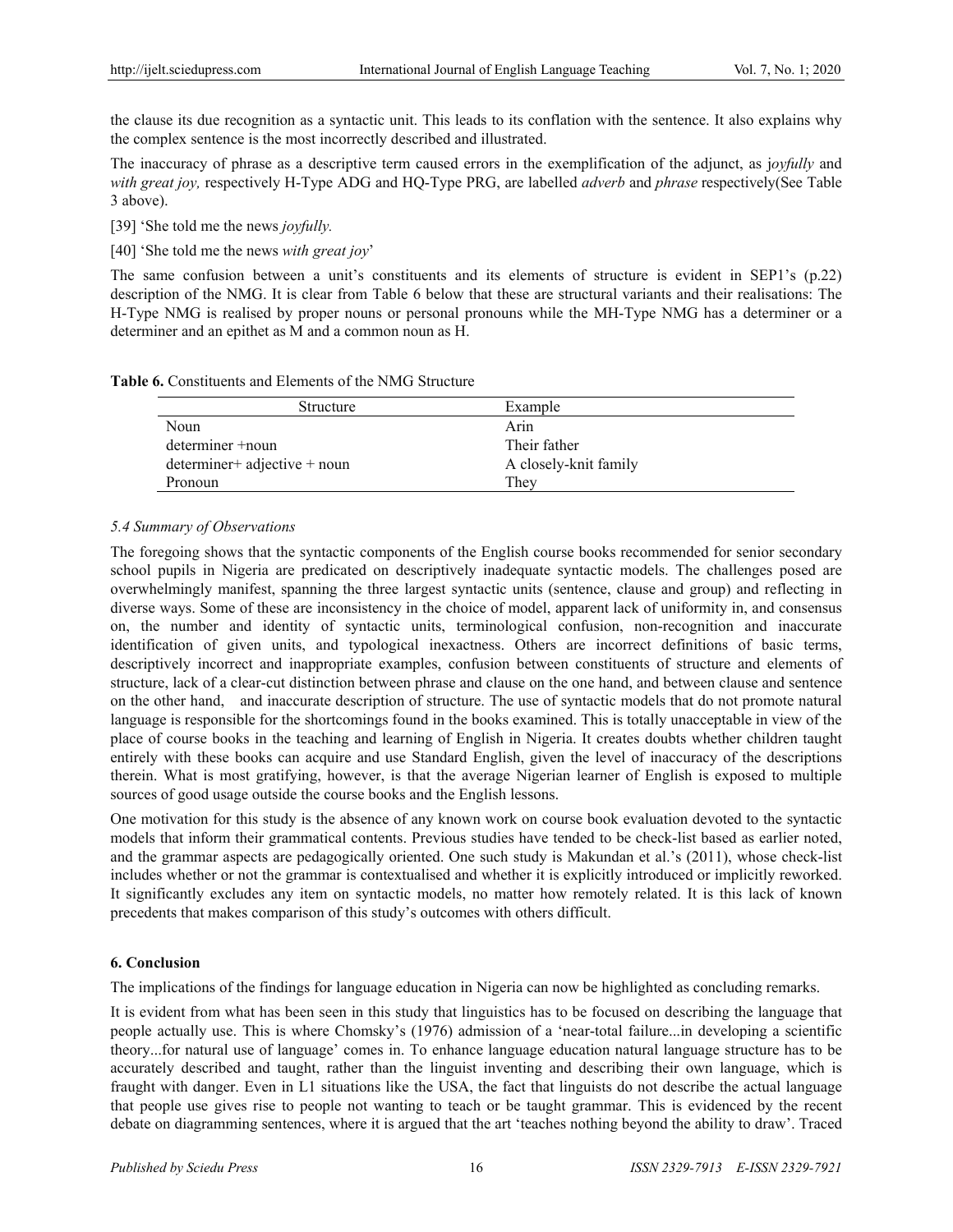to Professors Alonza Reeds and Brainerd Kellog who, in their 1877 book titled *Higher Lessons in English*, had reckoned that students would learn to structure sentences better if presented to them as graphics (Summers, 2014), diagramming sentences is not an entirely mechanical and useless technique as painted. On the contrary, tree diagrams are very useful for teaching grammatical structure provided they are accurately modelling the structure of natural language.

In an L2 situation, there is no option to grammar teaching because there is no speech community akin to what the L1 learner has. Besides, the L2 learner does not possess an intuitive knowledge of the structure of the language and so relies on their teachers and the English course books, which themselves depict the inaccuracies of the syntactic models that inform them, as this work has shown. This is why accurate description and teaching of the actual language that people use become imperative. When we begin to focus on what people actually say, the type of situation that led to Hirtle's (1990) observation 'that the particular model or set of rules with which they (students) have been indoctrinated springs fully armed from the brain ... of the ideal linguist' will stop. It is therefore imperative that the L2 learner be taught accurate description of English structures based on an accurate syntactic model such as the emerging *Natural Language Linguistics* model.

This paper has shown, through a detailed examination of four selected English course books used in Nigeria's senior secondary schools, that existing syntactic models pose great challenges for English language education because they do not mirror natural language. The books are faulted on several grounds, including inaccurate descriptive statements, wrong examples, misclassification of syntactic units, and poor definitions. It would therefore seem that there is no alternative to a syntactic model that most accurately describes the actual language that real human beings use in their everyday communication tasks. Since what obtains now amounts to treating the symptoms of a disease and leaving the causative factors unexplored, it would be desirable for linguists to embrace what is right for all. This would then provide the assurance that the English course books which teachers and pupils so heavily rely upon would be free of fundamental errors, teachers and authors would be more knowledgeable, and pupils would be more proficient users of the language.

#### **References**

- Abe, E. A. (1984). The language arts programmes in teacher education at the undergraduate level: Need and direction for a reappraisal. In R. Freeman & M. Jubril (Eds.), *English language studies in Nigerian higher education* (pp.167-175). London: The British Council & the Nigeria English Studies Association.
- Adejare, O. (1984). Towards a language-centred English degree programme. In R. Freeman & M. Jubril (Eds.), *English language studies in Nigerian higher education* (pp.187-192). London: The British Council & the Nigeria English Studies Association.
- Adejare, O. (1990). Elements of the English clause structure. *Savannah*: *A Journal of the Environmental and Social Science*s, *11*(2), 103-115.
- Adejare, O. (Forthcoming). *Natural language linguistics: Text, form and situation*.
- Adejare, R A., & Adejare, O. (2006). *Tertiary English grammar* (2nd ed.). Lagos: DIFAMO Books.
- Adejare, R. A. (2003). The English teacher education programmes of Nigerian universities. *Journal of Arts and Social Sciences*, *6*(1), 168-188.
- Adejare, R. A. (2018). Sentence pattern and usage in Nigeria's 2015 presidential debate. *Advances in Language and Literary Studies*, *9*(4), 117-137. http://dx.doi.org/10.7575/aiac.alls.v.9n. 4p1117
- Bamgbose, A. (1991). *Language and the nation: The language question in Sub-Saharan Africa.* Edinburgh: Edinburgh University Press.
- Chomsky, N. (1965). *Aspects of the theory of syntax*. Cambridge: Massachusetts: The MIT Press. https://doi.org/10.21236/AD0616323
- Chomsky, N. (1976). *Reflections on language*. London: Temple Smith.
- Christophersen, P., & Sandved, O. (1969). *An advanced English grammar*. London: Macmillan.
- Firth, J. R. (1957). *Papers in linguistics: 1934-1951.* London: Oxford University Press.
- Fries, C. C. (1952). *The structure of English*. New York: Longman.
- Grant, N. J. H., Nnamonu, S., & Jowitt, D. (2011). *Senior English project for secondary schools: Students book*